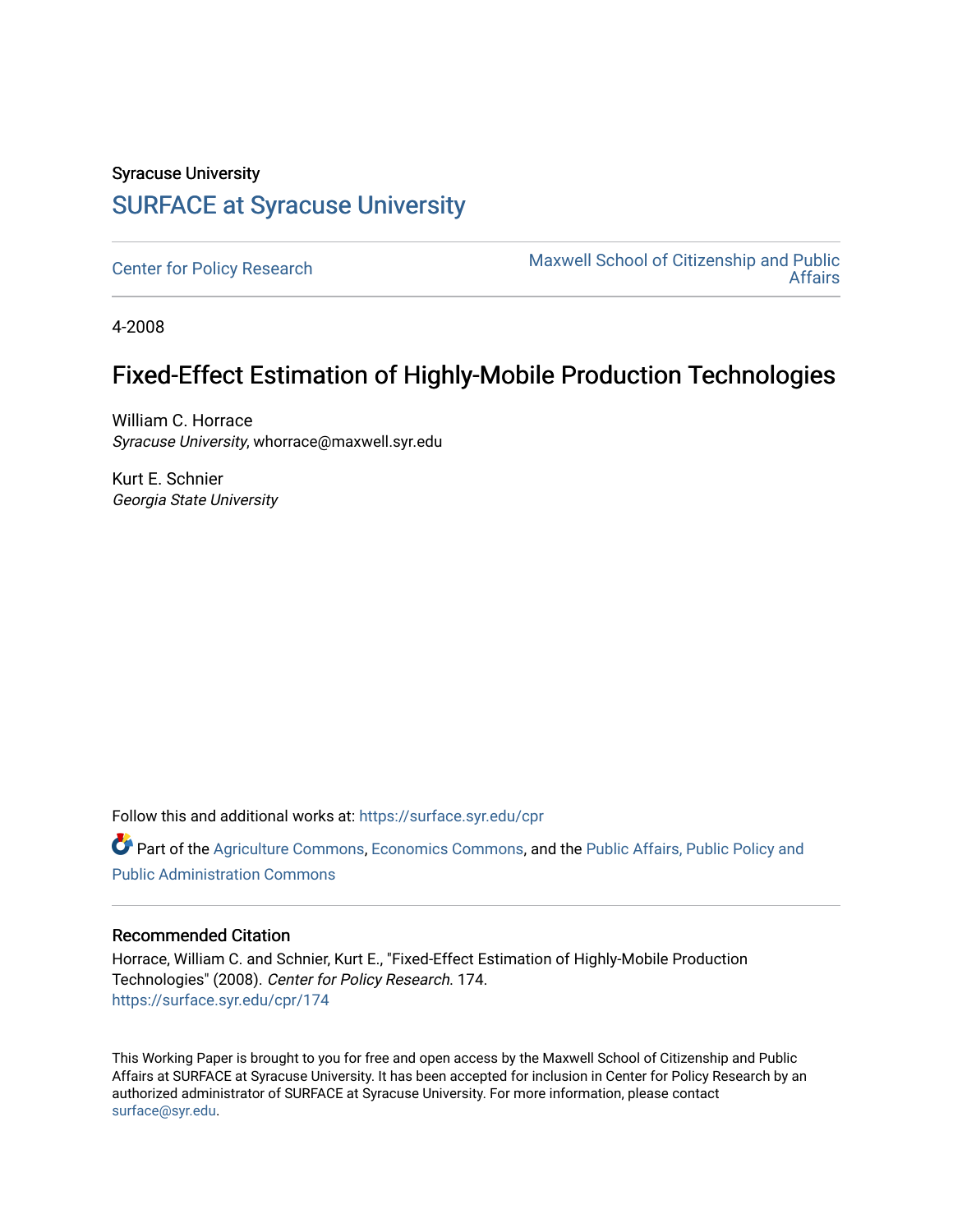# **Center for Policy Research Working Paper No. 87**

# **FIXED-EFFECT ESTIMATION OF HIGHLY-MOBILE PRODUCTION TECHNOLOGIES**

**William C. Horrace and Kurt E. Schnier** 

**Center for Policy Research Maxwell School of Citizenship and Public Affairs Syracuse University 426 Eggers Hall Syracuse, New York 13244-1020 (315) 443-3114 | Fax (315) 443-1081 e-mail: ctrpol@syr.edu** 

**April 2008 [Revised from November 2006 and July 2007]** 

**\$5.00** 

Up-to-date information about CPR's research projects and other activities is available from our World Wide Web site at **www-cpr.maxwell.syr.edu.** All recent working papers and Policy Briefs can be read and/or printed from there as well.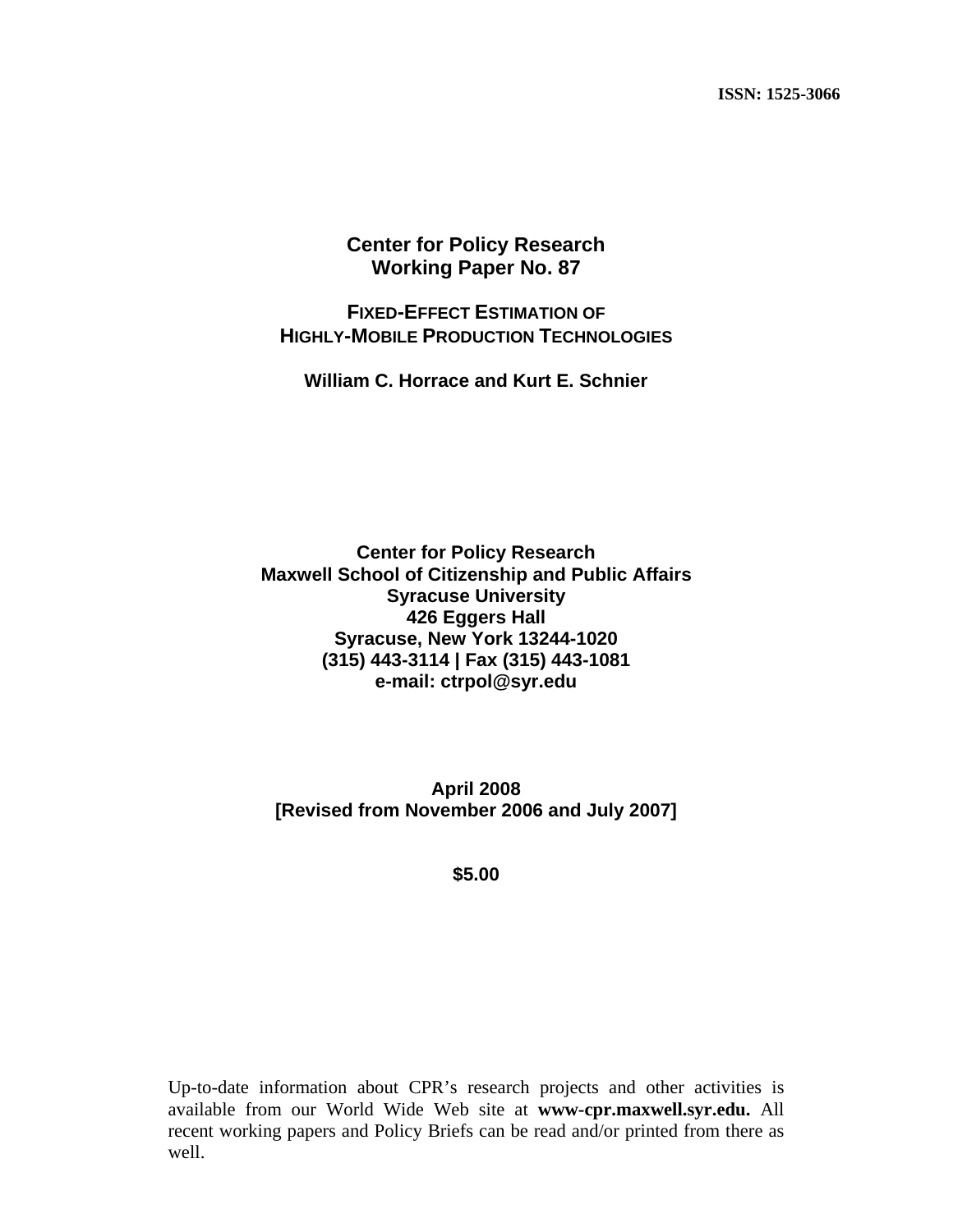# **CENTER FOR POLICY RESEARCH – Spring 2008**

**Timothy Smeeding, Director Professor of Economics & Public Administration \_\_\_\_\_\_\_\_\_\_** 

## **Associate Directors**

Margaret Austin Associate Director Budget and Administration

Douglas Wolf **Contract Contract Contract Contract Contract Contract Contract Contract Contract Contract Contract Contract Contract Contract Contract Contract Contract Contract Contract Contract Contract Contract Contract C** 

Professor of Public Administration Professor of Economics and Public Administration Associate Director, Aging Studies Program Associate Director, Metropolitan Studies Program

## **SENIOR RESEARCH ASSOCIATES**

| Thomas Dennison  Public Administration  |  |
|-----------------------------------------|--|
| William Duncombe  Public Administration |  |
|                                         |  |
| Deborah Freund  Public Administration   |  |
| Madonna Harrington Meyer Sociology      |  |
|                                         |  |
|                                         |  |
|                                         |  |
|                                         |  |
|                                         |  |
|                                         |  |
|                                         |  |
|                                         |  |

| Len Lopoo  Public Administration     |  |
|--------------------------------------|--|
| Amy Lutz…………………………………… Sociology     |  |
|                                      |  |
|                                      |  |
| John Palmer  Public Administration   |  |
| Lori Ploutz-SnyderExercise Science   |  |
| David Popp Public Administration     |  |
|                                      |  |
|                                      |  |
| Ross RubensteinPublic Administration |  |
| Perry SingletonEconomics             |  |
| Margaret Usdansky Sociology          |  |
| Michael Wasylenko Economics          |  |
|                                      |  |
|                                      |  |

### **GRADUATE ASSOCIATES**

| Amy AgulayPublic Administration         |  |
|-----------------------------------------|--|
|                                         |  |
| Sonali Ballal  Public Administration    |  |
|                                         |  |
|                                         |  |
| Il Hwan ChungPublic Administration      |  |
|                                         |  |
|                                         |  |
|                                         |  |
|                                         |  |
| Alexandre Genest  Public Administration |  |
| Julie Anna GolebiewskiEconomics         |  |

| Neelakshi Medhi  Social Science      |  |
|--------------------------------------|--|
| Larry Miller  Public Administration  |  |
| Phuong Nguyen  Public Administration |  |
|                                      |  |
|                                      |  |
|                                      |  |
|                                      |  |
| Coady Wing  Public Administration    |  |
| Ryan Yeung  Public Administration    |  |
|                                      |  |

#### **STAFF**

| Martha BonneyPublications/Events Coordinator   |
|------------------------------------------------|
| Karen CimillucaAdministrative Secretary        |
| Roseann DiMarzoReceptionist/Office Coordinator |

| Candi PattersonComputer Consultant |
|------------------------------------|
|                                    |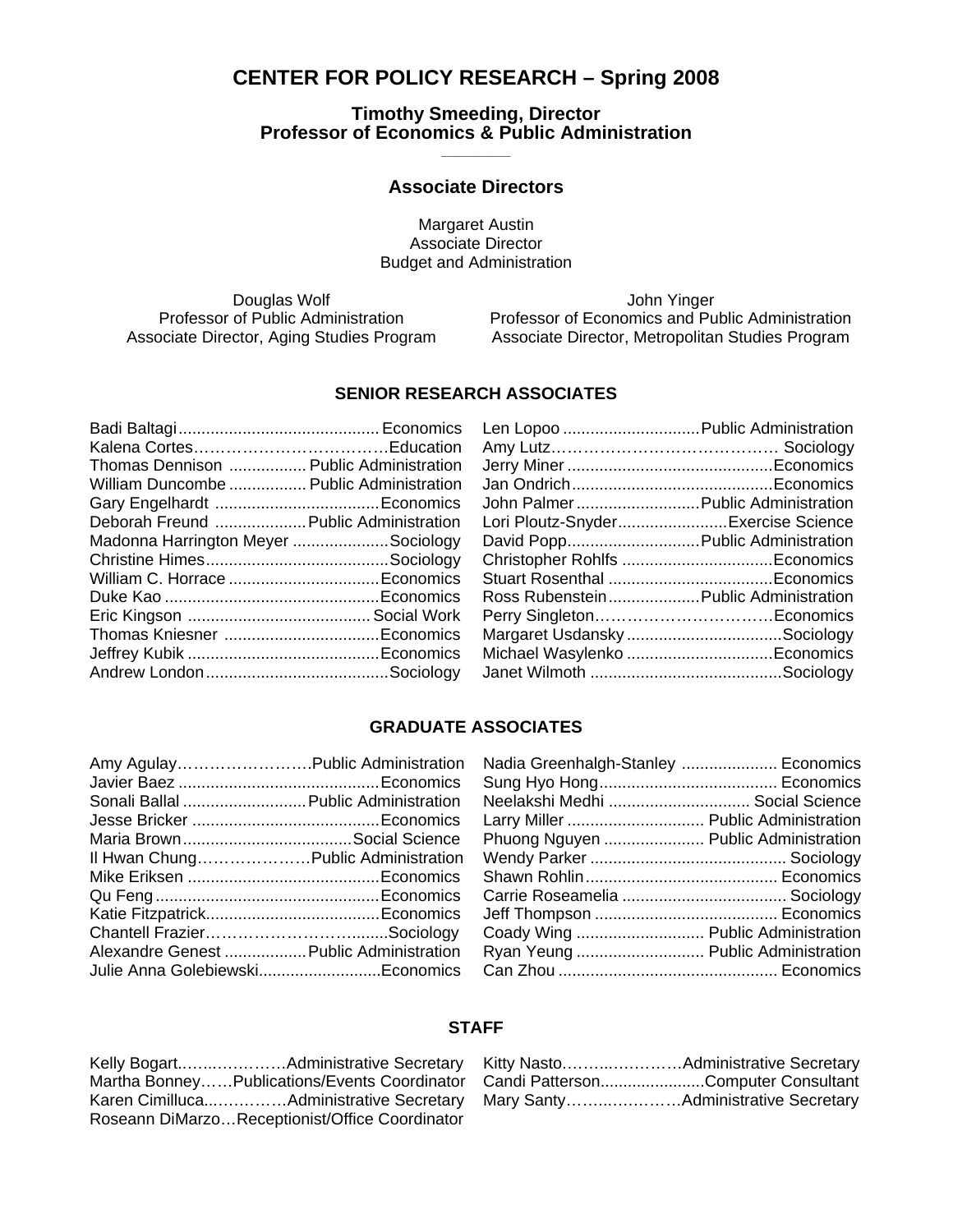# **Abstract**

We consider fixed-effect estimation of a production function where inputs and outputs vary over time, space, and cross-sectional unit. Variability in the spatial dimension allows for time-varying individual effects, without parametric assumptions on the effects. Asymptotics along the spatial dimension provide consistency and normality of the marginal products. A finite-sample example is provided: a production function for bottom-trawler fishing vessels in the flatfish fisheries of the Bering Sea. We find significant spatial variability of output (catch) which we exploit in estimation of a harvesting function.

William C. Horrace**:** Syracuse University, 426 Eggers Hall, Syracuse**,** NY, 13244; phone: 315-443-9061; fax: 315-443-1081; email: whorrace@maxwell.syr.edu. Kurt E. Schnier: University of Rhode Island, 1 Coastal Institute, Suite 212, Kingston, RI 02881; phone: 401-874-4565; fax: 401-782-4766; email: schnier@uri.edu.

**JEL Codes:** C23, D24, N50

**Key Words:** Panel data, time-varying individual effect, spatial econometrics, fisheries, agriculture, heteroskedasticity.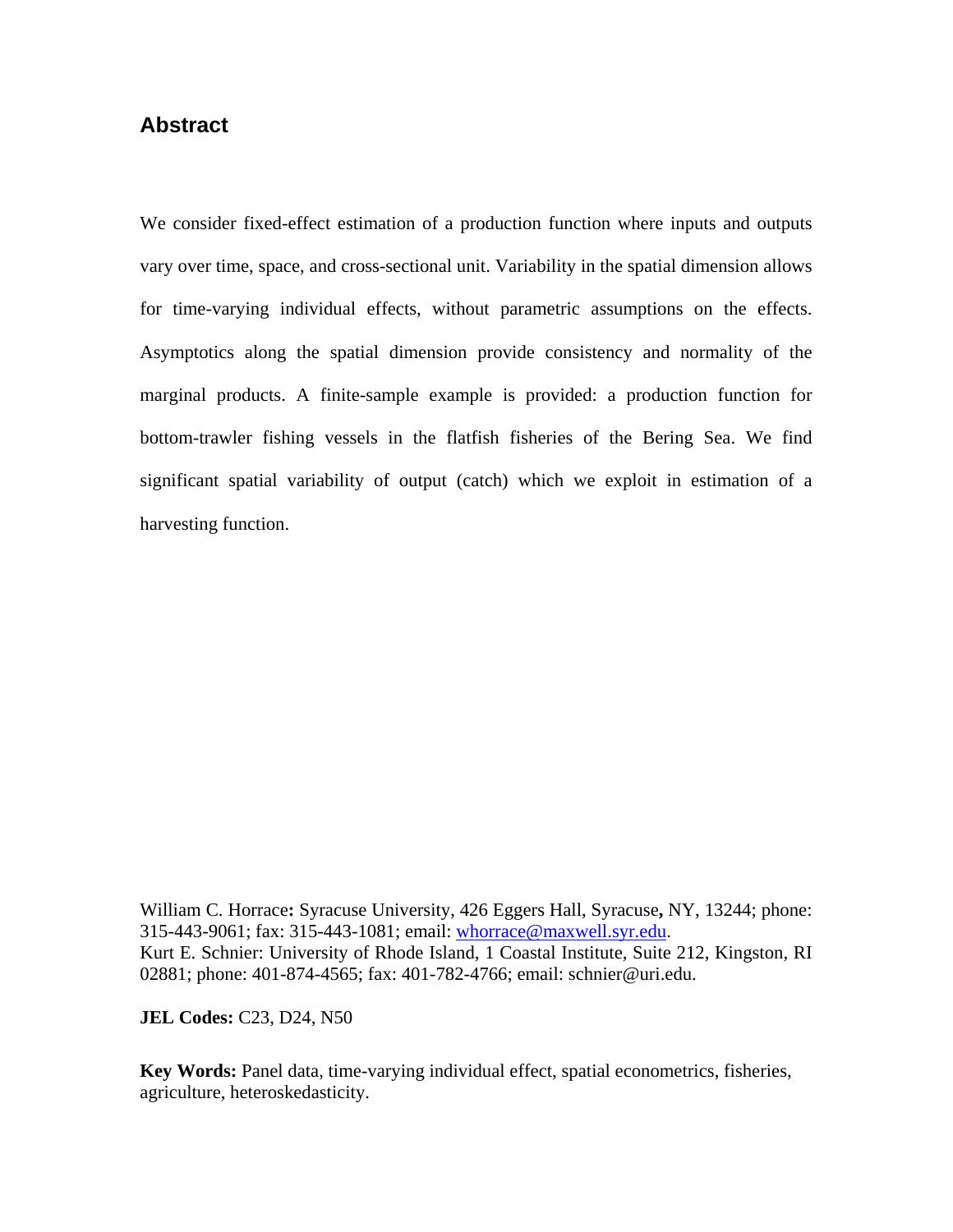# **Fixed-Effect Estimation of Highly-Mobile Production Technologies**

**William C. Horrace\***

Syracuse University, 426 Eggers Hall, Syracuse NY, 13244; phone: 315-443-9061; fax: 315-443- 1081; email: whorrace@maxwell.syr.edu.

**Kurt E. Schnier** 

University of Rhode Island, 1 Coastal Institute, Suite 212, Kingston, RI 02881; phone: 401-874- 4565; fax: 401-782-4766; email: schnier@uri.edu.

January, 2008

### **Abstract**

We consider fixed-effect estimation of a production function where inputs and outputs vary over time, space, and cross-sectional unit. Variability in the spatial dimension allows for time-varying individual effects, without parametric assumptions on the effects. Asymptotics along the spatial dimension provide consistency and normality of the marginal products. A finite-sample example is provided: a production function for bottom-trawler fishing vessels in the flatfish fisheries of the Bering Sea. We find significant spatial variability of output (catch) which we exploit in estimation of a harvesting function.

**Key Words:** Panel data, time-varying individual effect, spatial econometrics, fisheries, agriculture, heteroskedasticity.

**JEL Codes:** C23, D24, N50

<sup>\*</sup> Corresponding Author. Thanks to Antonio Alvarez, Badi Baltagi, David Castilla, Stacey Chen, Jaesung Cho, Chihwa Kao, Bill Greene, Terry Kinal, Nicolai Kuminoff, Kajal Lahiri, George Monokroussos, Chris Parmeter, Ozgen Sayginsoy, and Loren Tauer for comments. Errors are ours.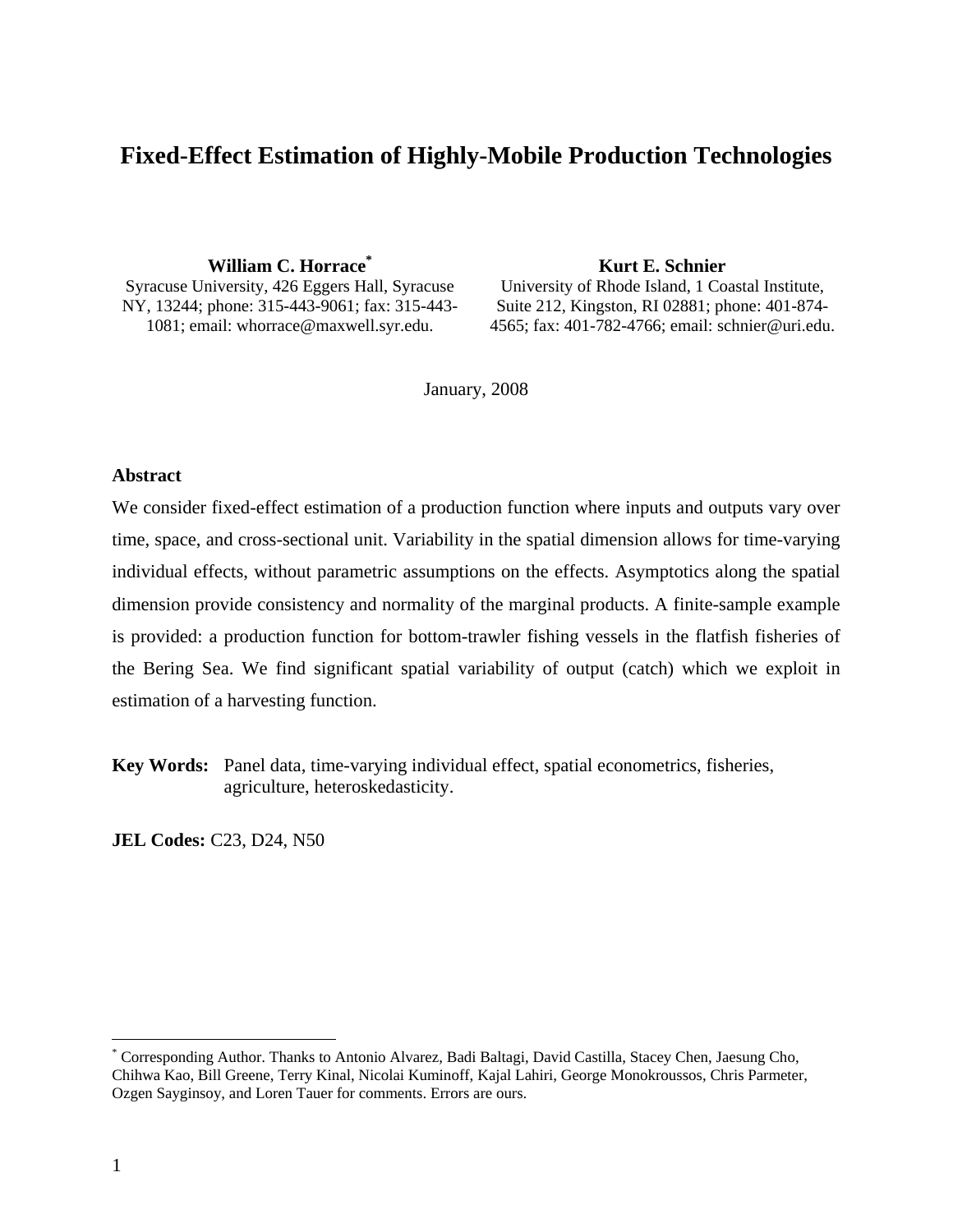#### **1. Introduction**

Consider the econometric fixed-effect model:

$$
y_{it} = \alpha_{it} + x_{it}\beta + z_{it}\gamma + v_{it}, \qquad i = 1,...,N, t = 1,...,T,
$$

where *i* indexes individual or cross-sectional unit, and *t* indexes time. Notice that the individual effects,  $\alpha_{ij}$ , vary over time. The earliest specifications of this model were identified by the restriction  $\alpha_{i} = \alpha_{i}$  for all *t*, producing the common panel data specification (see Mundlak, 1978; MaCurdy, 1981; and Chamberlain, 1984). To relax this restriction a series of papers parameterize the time-varying effects into an individual component and a time component, so that the temporal pattern is fixed across individuals or groups of individuals. See Cornwell, Schmidt, and Sickles (1990), Kumbhakar (1990), Battese and Coelli (1992), Lee and Schmidt (1993), Cuesta (2000), Ahn, Lee, and Schmidt (2001), Han, Orea and Schmidt (2005), and Lee (2005).

An excellent discussion of time-varying individual effects models, their underpinnings, estimation, and applicability is provided in the introduction of Ahn, Lee, and Schmidt (2001). In particular they relate these models to the work of Kiefer (1980), Holtz-Eakin et al. (1988), and Chamberlain (1992). They also discuss their application to rational expectations models (Hall and Mishkin, 1982; Shapiro, 1984; and Keane and Runkle, 1992), production function estimation (Schmidt and Sickles, 1984; and Lee and Schmidt, 1993), and estimation of earnings equations where unobserved ability might vary with time due to a time-varying implicit price of ability. There is also a sizeable Bayesian literature that addresses panel data estimation of panel data models and production functions. However, Bayesian approaches are not directly comparable to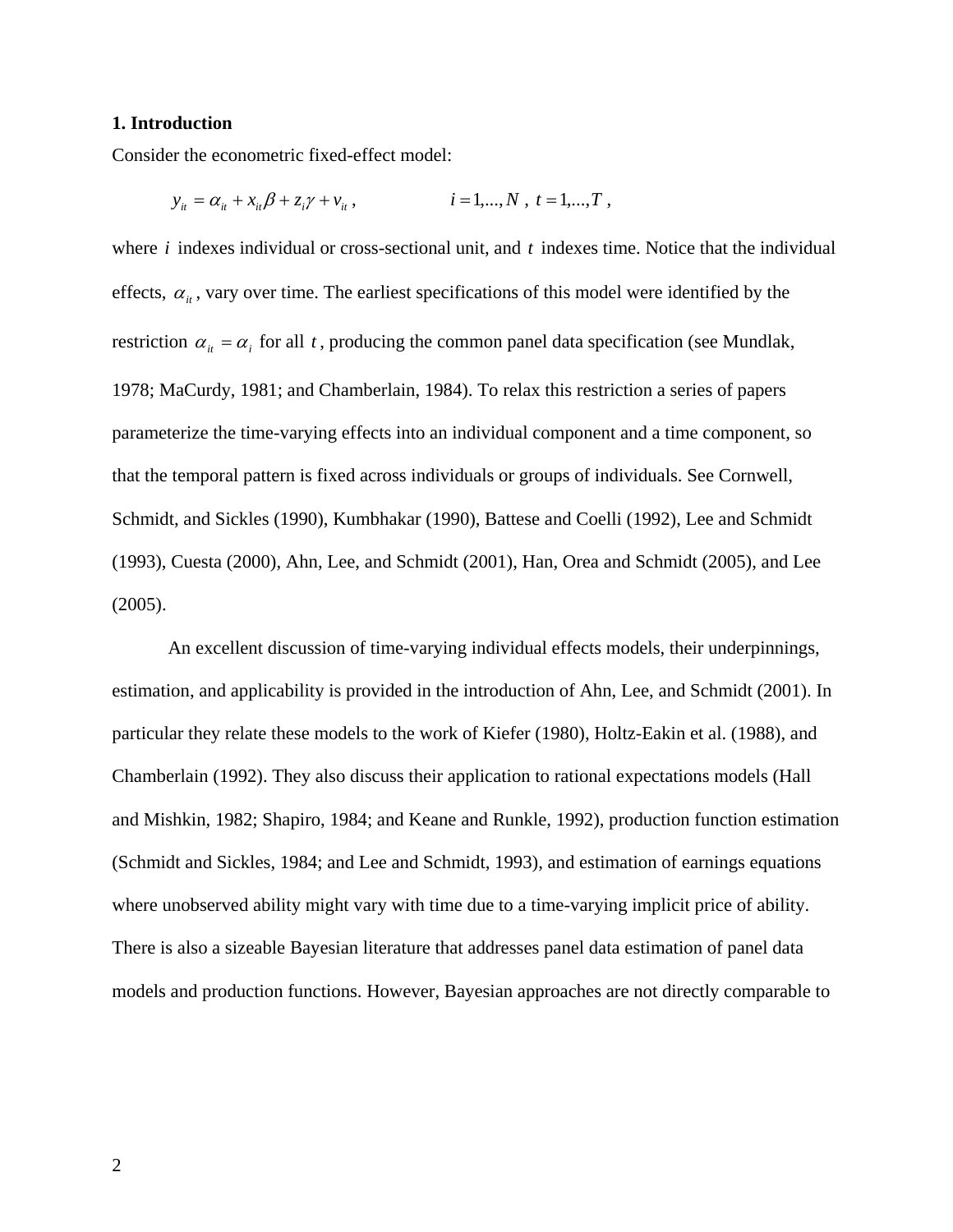the frequentist approaches considered herein, so while the Bayesian literature is certainly important, it will not be discussed here.<sup>1</sup>

The intent of this research is to relax the parametric assumptions on time-varying individual effects, and exploit spatial variation of economics agents to identify and estimate the model with a 'within' transformation and ordinary least-squares. Our primary interest is production function estimation, but our results could also be applied in any of the aforementioned empirical settings, as long as agents are highly-mobile, location-specific data are observed, and the variability of output is statistically relevant along the spatial dimension.

While most production technologies are fixed (in the short-run), one can envision technologies that are not. The example we discuss in detail is the fishery, where fishing vessels harvest fish in different spatial locations of the sea and where spatial variability of harvest is statistically meaningful. Other examples of highly-mobile technologies are: police cruisers arresting criminals in different locations of a city, taxis competing for fares, sales forces mobilized to serve clients, farm combining operations that move from south to north over the course of a growing season, or natural gas and oil drilling operations.<sup>2</sup> Here, the dependent variable (production) may be observed over time, space, and individual (i.e.,  $y_{ik}$ ). With adequate spatial variability in the factors of production ( $x_{irs}$ ) the time-varying individual effects ( $\alpha_{it}$ ) can be modeled without parameterization. In fact,  $\beta$  in the linear model,

$$
y_{its} = \alpha_{it} + x_{its}\beta + z_{it}\gamma + w_i\delta + v_{its},
$$

<sup>&</sup>lt;sup>1</sup> For Bayesian treatments of panel data frontier models see, for example, Fernandez et al. (2002), Tsionas (2002), Kim and Schmidt (2000), and Koop et al. (1997).

 $2^2$  Frequent relocation of capital to maximize profits (or minimize cost) is an inevitability as the time dimension of a panel become large (in the long-run). Consider the flow of capital from the northern U.S. to the southern U.S. over the last twenty years. Of course, large *T* presents many challenges not addressed in this research, as we fix *T*.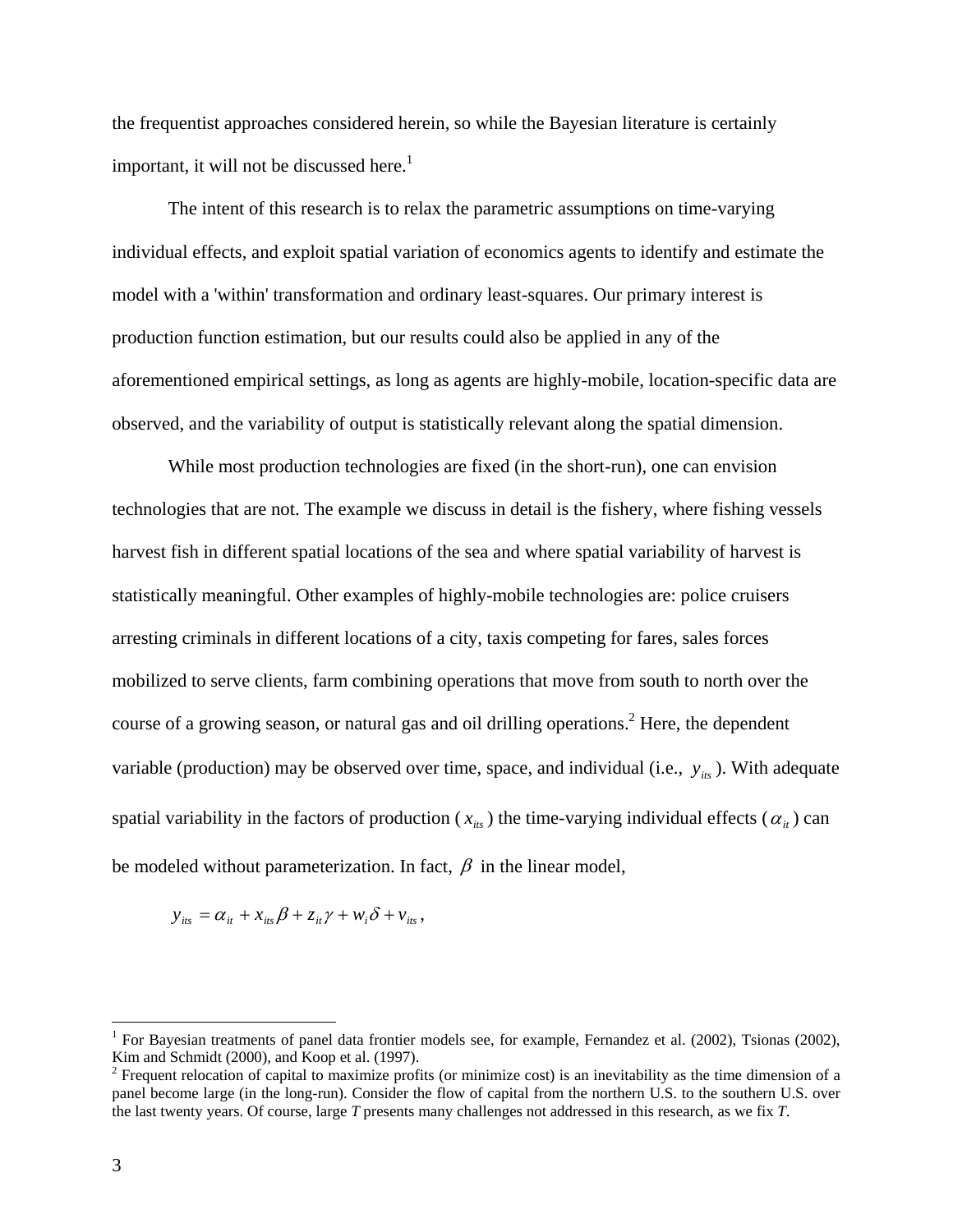can be estimated with a simple 'within' transformation, where within-cell averages are taken over the spatial dimension *s* (i.e.,  $y_{its} - \overline{y}_{it}$ ). In this paper, we consider only 'within' estimation and deal with several perplexing issues related to it. The most difficult of which is that the parameters of space invariant production factors,  $z_{it}$  and  $w_i$ , are not identified. This problem is tackled by recognizing that mobile technologies are usually engaged in the harvesting of some natural resource or moving to where the stock of raw materials of production are most abundant (e.g., fishing vessels harvest fish, police forces 'harvest' criminals, and taxis 'harvest' fares). If the resource stocks (fish, criminals, etc.) are observable within each spatial location and vary over space, then we posit a *harvesting function*, in the spirit of Schaefer (1957), which *interacts* space-varying stock with the factors of production. As such, all the factors of production are (effectively) space-varying and are, thus, identified. Identification hinges critically on the fact that individual effects do not vary over space (i.e.,  $\alpha_i$  remains fixed across *s*). Identification also hinges on the assumption that resource stocks are exogenous, which we assume throughout this paper. Of course, if stocks are endogenous then some form of instrumental variables estimation is needed.<sup>3</sup> For our example, the measure of resource stock is, indeed, exogenous. These complications are discussed in the sequel. Finally, we consider asymptotics in the spatial dimension, which is reasonable for highly-mobile technologies which are not limited to operating within a particular country, state, country, town or neighborhood. As such, the spatial resolution of the data in our model is not limited by physical constraints, as long as the technology moves rapidly and as long as data are observed at the finer spatial resolution.

 $3$  In some fisheries harvesting may serially deplete resource stocks, making resource stock exogenous. This is not a serious concern in the fishery we consider in the sequel, however serial depletion may be present in some of the aforementioned examples, such as policing where intensive criminal 'harvesting' may deplete resource stocks.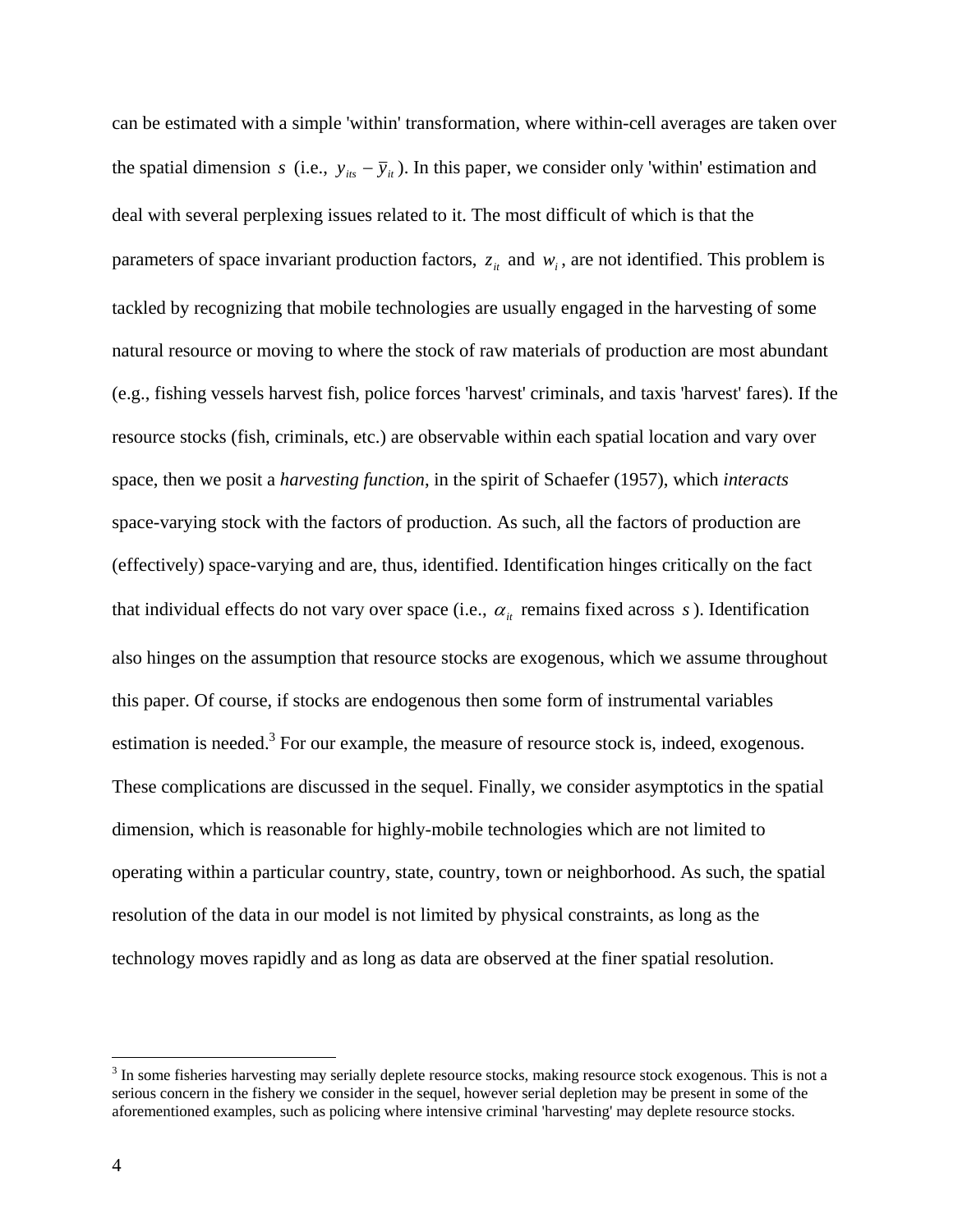It should be noted that three-dimensional panels have been considered in empirical work in the past, but our model is unique in two ways. First, ours is the first to consider within estimation. Other papers have considered the " least squares dummy variable estimator" (LSDV) and ignore certain econometric nuances that we discuss in detail. For example, Parsley and Wei (2005) consider a LSDV regression of the variability of prices on traded goods (*i*), over time (*t*), and across cities (*s*) in the U.S. and Japan. Second, our three dimensions: cross-section, time, and space, are uniquely distinct features of the data. Other papers have added a third dimension to a panel that is not distinct from the others. For example, Davies and Lahiri (1995) consider a panel of forecasters (*i*), in time period (*t*), for forecast horizons (*h*). However, their third dimension (*h*) is merely a subdivision of time (*t*). Eilat and Einav (2004) develop a threedimensional model of tourism flows over country of origin (*o*), destination country (*d*) and time (*t*). However, again the dimensions *o* and *d* are not uniquely distinct. When subdivisions of geographical entities are considered, the subdivisions are necessarily static. For example, there are many papers (e.g., Valletta, 1993 or Fleck, 1999) that analyze data over U.S. cities or counties, within states, over time. These are usually treated as a two-dimensional panels (cities or counties over time) with state dummies, because there is no sense in which cities or counties can move across states in they way that they 'move' across time. Our data are unique in that each cross sectional unit can move across both time and space.4

Most spatial econometric innovations in the last ten years are conceptualized for fixed (or nearly-fixed) economics agents. This is not entirely unrealistic since in the short-run economic agents and capital remain in a fixed location. For example, Conley's series of spatial econometric papers are all based on a one-shot view of space, where agents are not changing position. See Conley (1999), Conley and Dupor (2003), Conley and Ligon (2002), and Conley and Topa

<sup>&</sup>lt;sup>4</sup> This is also a unique feature of Parsley and Wei (2001).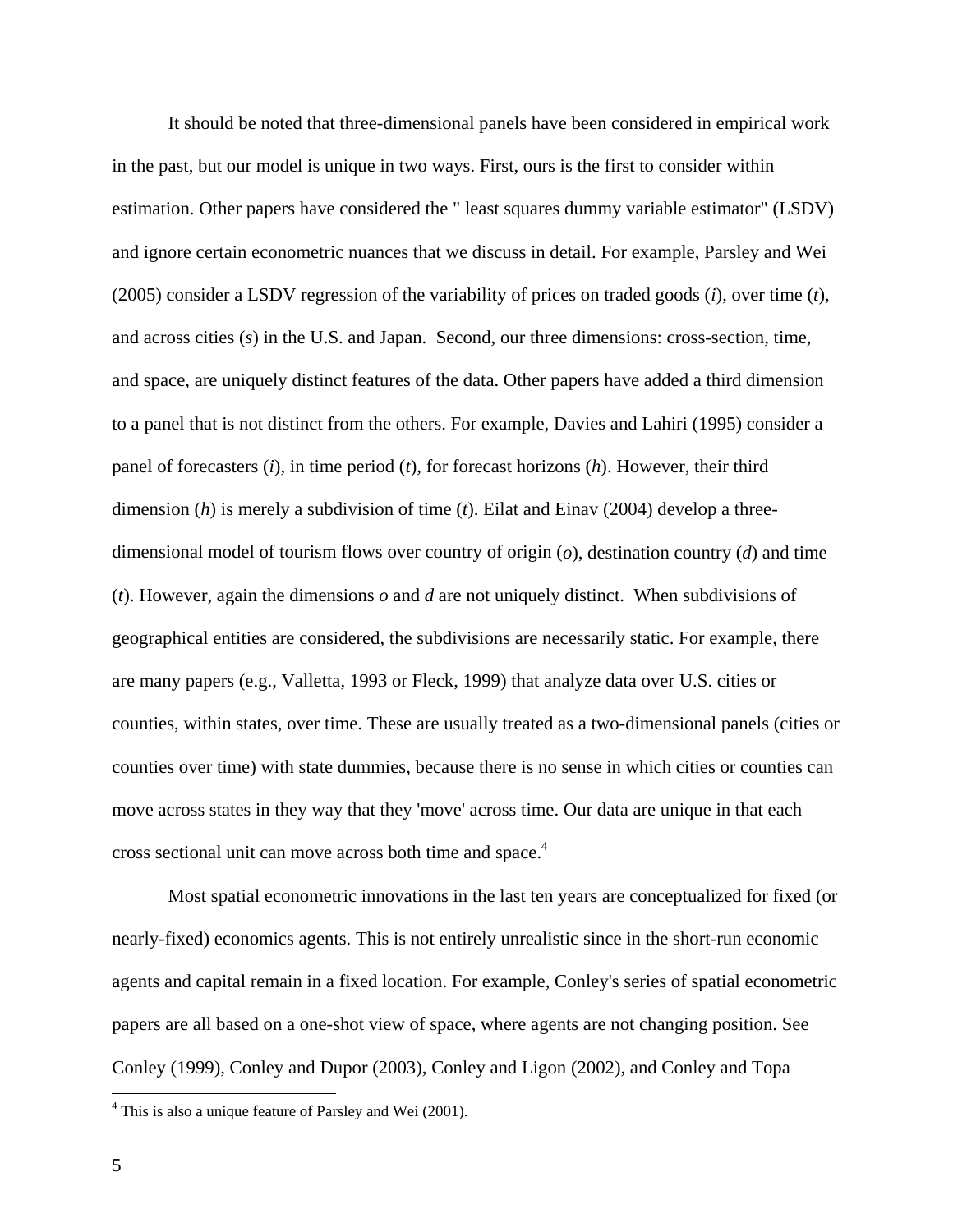(2002). Also, papers based on fixed weighting matrices do the same. For example, see Kelijian and Prucha (1999 and 2001). In these papers, the presumption is that there is not enough mobility over time for space to be considered as another source of variability in the data. Indeed, we contend that they are either assuming that resources are fixed (e.g., immobile capital or natural resource), or that the time dimension is not large enough for mobility to be considered a reasonable assumption. Therefore, by relaxing the assumptions of spatially fixed inputs, our model makes a unique contribution to the literature on spatial econometrics.

Our analysis is an application of the spatial asymptotic theory of Pinkse, Shen and Slade (2007) and a special case Pinkse, Slade and Shne (2006). Both of these papers consider asymptotics across space, where the spatial location decision of economics agents is endogenous. However, their papers are conceptualized for asymptotics along the cross-sectional dimension, where each agent endogenously selects a position, and the number of agents and, hence, spatial locations grows. Our concept of a fixed number of agents moving over a growing number of spatial locations is slightly different, but all of their ideas still apply. The primary difference between our work and theirs is our indexing strategy, that allows us to specifically model timevarying heterogeneity. This could only be accomplished in a meaningful way using our idea of a fixed number of agents moving over ever-growing area. There are, however, certain practical drawbacks to this concept, and we discuss them in the sequel.

The paper is organized as follows. The next section defines the harvesting function, and discusses identification, estimation and asymptotic normality. Section 3 discusses practical issues concerning asymptotics and aggregation. In section 4, we present an example: estimation of a production function of bottom-trawler fishing vessels in the flatfish fisheries of the Bering Sea. The last section concludes and makes suggestions for future research.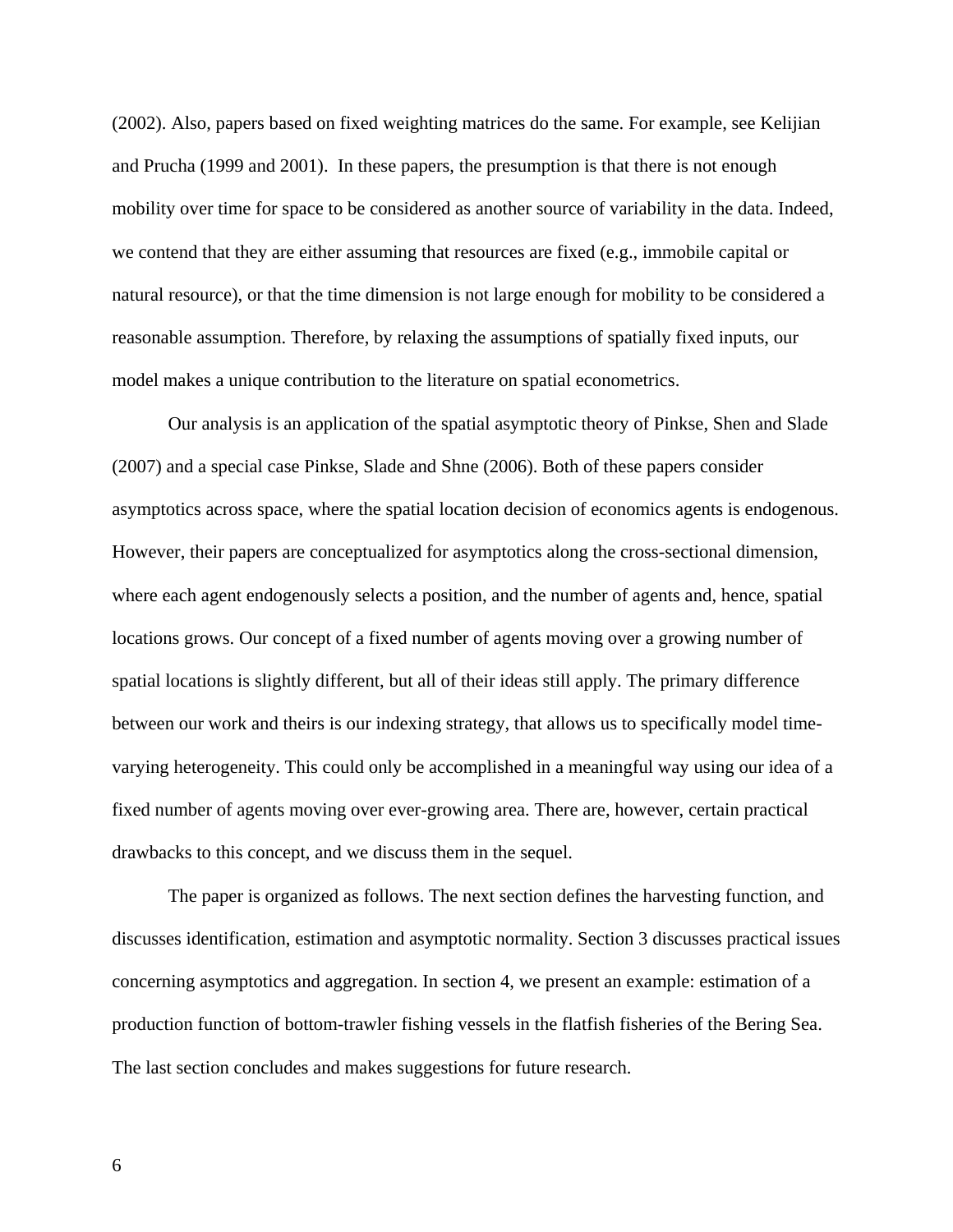#### **2. Specification and Asymptotics**

In what follows, we couch the discussion in terms of the example of interest, Bearing Sea flatfish fisheries. However, the discussion is relevant to all the aforementioned highly-mobile technologies. Define the Cobb-Douglas harvesting function:

$$
y_{its} = A_{it} \{ x_{its}^{\beta} z_{it}^{\gamma} w_i^{\delta} \}^{b_{ts}} \exp(v_{its}) \quad i = 1,...,N \, , \, t = 1,...,T \, , \, s = 1,...,S_{it} \, ,
$$

where *s* indexes spatial location fished, *i* indexes the vessel, and *t* indexes time. Notice that we allow the number of spatial locations,  $S_{it}$ , to vary over *i* and *t*; this is the spatial equivalent of an unbalanced panel. We make explicit the fact that the exogenous inputs to the harvesting function may be space-invariant ( $z_i$ ), or possibly space- and time-invariant ( $w_i$ ). The  $b_{ts}$  is an *observed* time- and space-varying exogenous factor of harvesting, which does not vary over *i* . In our fisheries context this would be the fish density (biomass) in a given location and time period. The idea is that fishing stocks are exogenous (as we shall argue), and production efforts are only successful when fish are present. The exogeneity of  $b_{ts}$  may be called into question for many applications. In this context we think of endogeneity as coming from the decision of 'where to harvest.' That is, the location of the means of production is a key choice variable in the optimization problem. For example, cabbies elect to search for fares where population density is highest, and police forces patrol more in areas where the crime rate is highest, so production (output) effects the location decision, which is correlated with the stock of harvestable resources in each location.<sup>5</sup> Fortunately, in our example, there is a low correlation between our measure of fish stocks and the decision of where to fish, as we shall see in section 4.

 $<sup>5</sup>$  In particular we do not view the endogeneity as coming directly from the harvesting. That is aggressive harvesting</sup> does not lower the fish stocks in any appreciable way in the short-run. This may not be the case in all the examples we have suggested.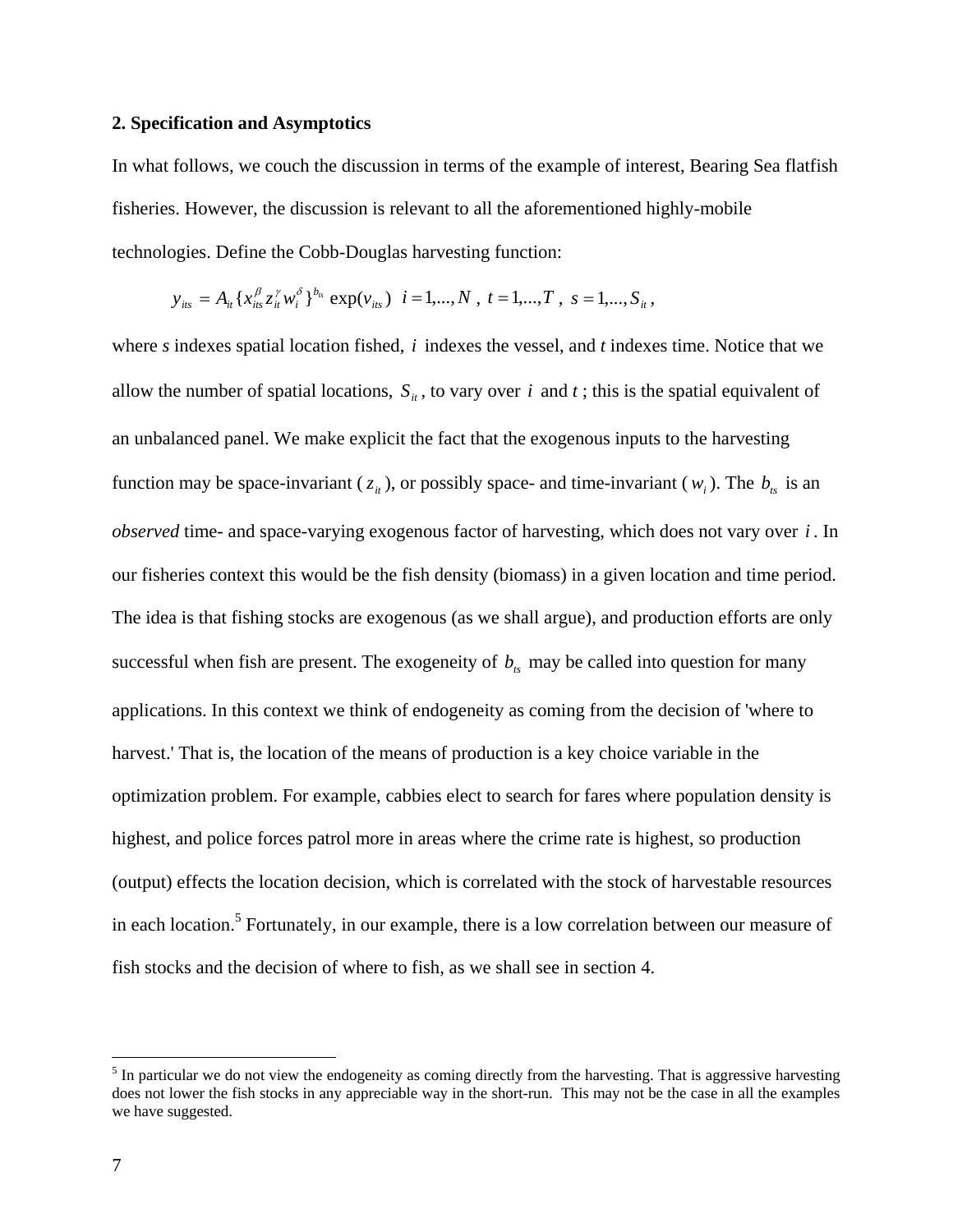Notice that the inputs to fishing are affected by the biomass through the exponent  $b_{ts}$  and that technical change,  $A_{ii}$ , is constant over all spatial locations and is, consequently, unaffected by the biomass in the spatial location (it is not raised to the  $b<sub>k</sub>$  power). This is critical to identification for 'within' estimation of the model.<sup>6</sup> Taking logs yields the following logtransformed production function:

$$
\ln y_{its} = \ln A_{it} + b_{ts} \ln x_{its} \beta + b_{ts} \ln z_{it} \gamma + b_{ts} \ln w_{i} \delta + v_{its}.
$$

Let  $\alpha_{ii} = \ln A_{ii}$ ,  $Y_{its} = \ln y_{its}$ ,  $X_{its} = b_{ts} \ln x_{its}$ ,  $Z_{its} = b_{ts} \ln z_{it}$ , and  $W_{its} = b_{ts} \ln w_i$ , then:

$$
Y_{its} = \alpha_{it} + X_{its}\beta + Z_{its}\gamma + W_{its}\delta + \nu_{its}, \ i = 1,...,N, \ t = 1,...,T, \ s = 1,...,S_{it}.
$$
 (1)

This is just a fixed-effect specification, but the beauty of it is that ALL the regressors vary over *s* (due to interactions with  $b_{ts}$ , which *does* vary over *s*). Therefore, all the parameters ( $\beta$ ,  $\gamma$ , and,  $\delta$ ) are identified by 'within' estimation. The point is that inputs alone do not catch fish; it is the interaction of the biomass or density of fish with the production inputs that catch fish. As such, inputs that do not vary with spatial location (like vessel size) can be interacted with biomass in different locations to identify the parameters of the model. This is similar in spirit to Wooldridge's 'solution' to time invariant regressors in the usual fixed-effect model: they are not allowed "unless they are interacted with time varying variables, such as time dummies" (Wooldridge, 2002, p269). However, in this case the interactions are well-justified, as it would seem that the marginal products of fishing inputs would equal zero when there were no fish to catch but would be very large when there are many fish to catch (particularly when they are

 $<sup>6</sup>$  It is not critical if we assume a parametric form for  $ln A_{it}$  and perform GMM.</sup>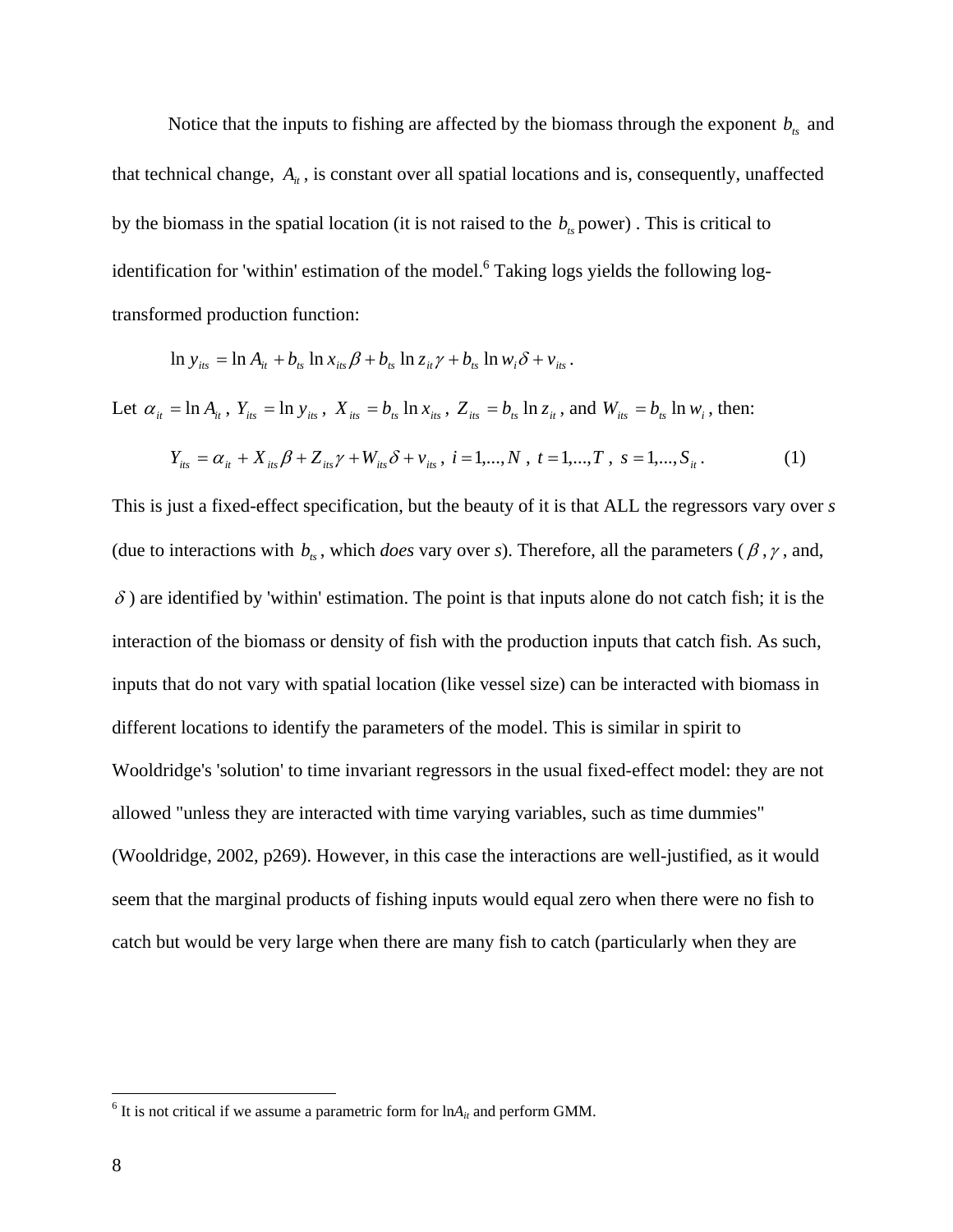being caught in a trawl). Consequently, interaction of inputs with biomass makes sense both empirically and theoretically.<sup>7</sup>

One could also envision a specification where biomass (alone) enters the harvesting function log-linearly and is multiplied by a marginal product parameter for estimation. This presents no additional problems in the estimation. However, the specification would imply the Cobb-Douglas harvesting functions:

$$
y_{its} = A_{it} \{ x_{its}^{\beta} z_{it}^{\gamma} w_i^{\delta} b_{ts} \}^{b_{ts}} \exp(v_{its}) \text{ or } y_{its} = A_{it} b_{ts} \{ x_{its}^{\beta} z_{it}^{\gamma} w_i^{\delta} \}^{b_{ts}} \exp(v_{its}),
$$

which seems somewhat redundant because of  $b<sub>ts</sub>$  occurring twice in the form. These functions are within the realm of possibilities, but are not considered in what follows. It should also be noted that the Cobb-Douglas harvesting function is easily generalized to a trans-log specification, with variable interactions across all three dimensions in the spatial panel.

Consider the specification in equation 1 in more detail. We have implicitly assumed that the inputs ( $X_{its}$ ,  $Z_{its}$ , and  $W_{its}$ ) and the parameters ( $\beta$ ,  $\gamma$ , and,  $\delta$ ) are scalars. Let's make things more general. First, let  $Y_{its}$  and  $V_{its}$  be scalars. Let  $X_{its}$ ,  $Z_{its}$ , and  $W_{its}$  be  $(1 \times k)$ ,  $(1 \times g)$ , and  $(1\times d)$  row vectors, respectively. Let  $\beta$ ,  $\gamma$ , and  $\delta$  be  $(k\times 1)$ ,  $(g\times 1)$ , and  $(d\times 1)$  column vectors, respectively. Let,

$$
\widetilde{X}_{its} = \begin{bmatrix} X_{its} & Z_{its} & W_{its} \end{bmatrix} \text{ and } \begin{bmatrix} A_{st} & B_{st} \end{bmatrix} = \begin{bmatrix} B' & \gamma' & \delta' \end{bmatrix},
$$

Then, our equation becomes

$$
Y_{its} = \alpha_{it} + \widetilde{X}_{its} \beta_{*} + v_{its}.
$$

Defining the variables demeaned over the spatial dimension,

T<br><sup>7</sup> We could also follow Wooldridge and interact all variables with location dummies. However, we desire asymptotics along the spatial dimension, so spatial dummies are infeasible due to incidental parameters.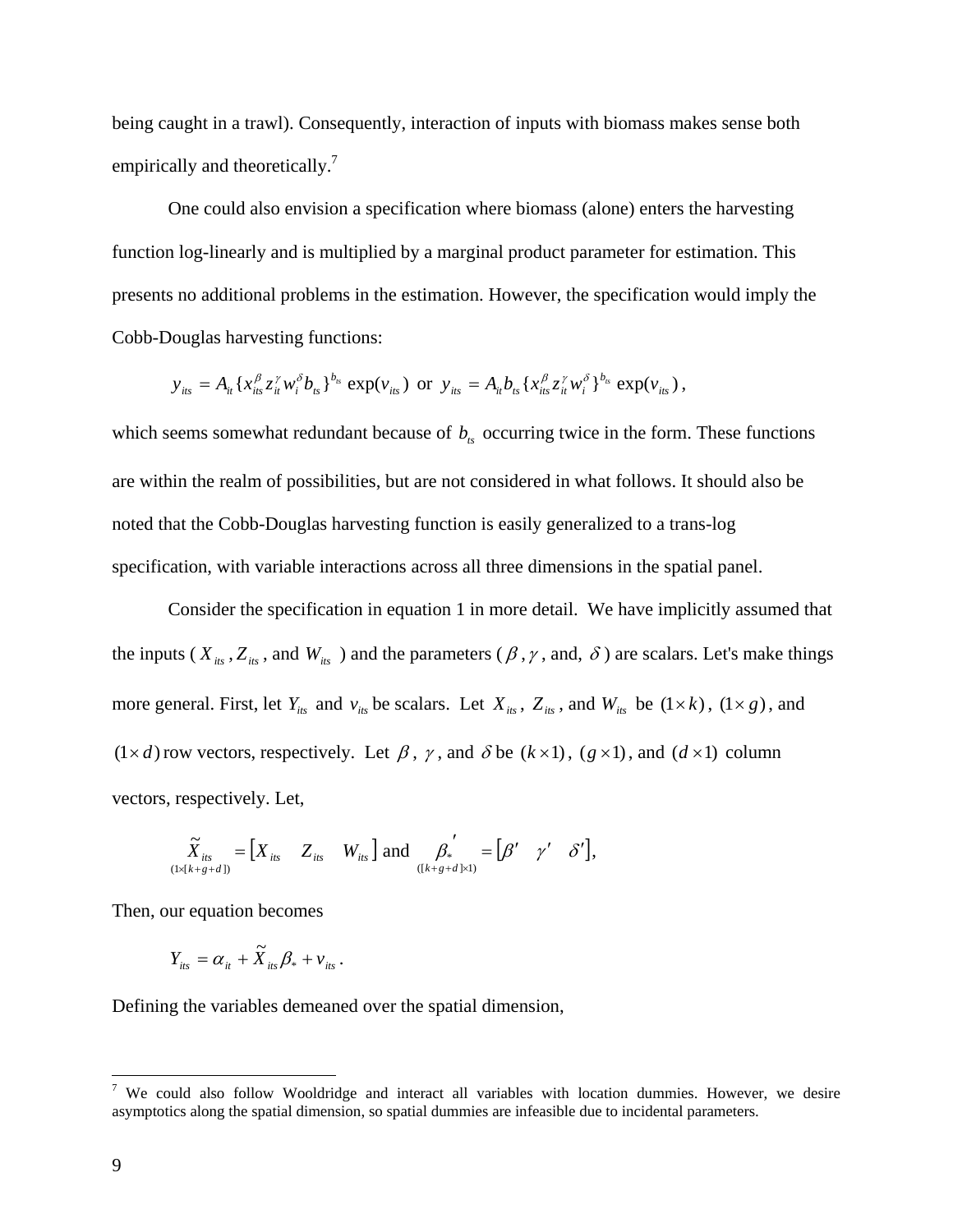$$
Y_{its}^{+} = Y_{its} - S_{it}^{-1} \sum_{s=1}^{S_{it}} Y_{its} , \quad \widetilde{X}_{its}^{+} = \widetilde{X}_{its} - S_{it}^{-1} \sum_{s=1}^{S_{it}} \widetilde{X}_{its} , \text{ and } v_{its}^{+} = v_{its} - S_{it}^{-1} \sum_{s=1}^{S_{it}} v_{its} ,
$$

our demeaned equation is,

$$
Y_{its}^{+} = \tilde{X}_{its}^{+} \beta_{*} + v_{its}^{+}, \ i = 1,...,N, \ t = 1,...,T, \ s = 1,...,S_{it}.
$$
 (2)

Under appropriate exogeneity assumptions and regularity conditions on the regressors (e.g., see White, 1984) ordinary least-squares (OLS) of this equation produces unbiased estimate,

$$
\hat{\beta}_* = \left(\sum_i^N \sum_t^T \sum_s^{S_{it}} \widetilde{X}_{its}^{\dagger} \widetilde{X}_{its}^{\dagger}\right)^{-1} \left(\sum_i^N \sum_t^T \sum_s^{S_{it}} \widetilde{X}_{its}^{\dagger} \widetilde{Y}_{its}^{\dagger}\right).
$$

Notice that all elements of  $\hat{\beta}_*$  are identified, because all elements of  $\tilde{X}^+_{is}$  are space-varying through interactions with biomass,  $b_{ts}$ .

We now provide conditions for asymptotic normality of  $\hat{\beta}_*$  along the spatial dimension, based on the central limit theorem of Pinkse, Shen and Slade (2007) which accounts for spatial dependence and endogeneity of location choice. Their CLT results are based on the Bernstein (1927) grouping strategy, whereby spatial locations are partitioned in such a way that spatial dependence decreases as the number of locations increases. "Such partitioning does not actually have to take place; there merely must be the possibility to do so" (Pinkse, Shen and Slade, forthcoming p. 219). For notational simplicity we balance the panel in the spatial dimension, so let  $S_{it} = S$  for all *i*, *t*. All our arguments will be based on  $S \to \infty$ . Further let  $\tilde{X}_s^+$  be the matrix of observations of  $\tilde{X}_{its}^+$  for all *i*, *t* in location *s*, so it is a  $N \times T$  matrix. Similarly for  $v_s^+$  with covariance matrix  $\Omega$ . Now assume the following.

A1.  $E(\tilde{X}_s^+ v_s^+) = 0$ .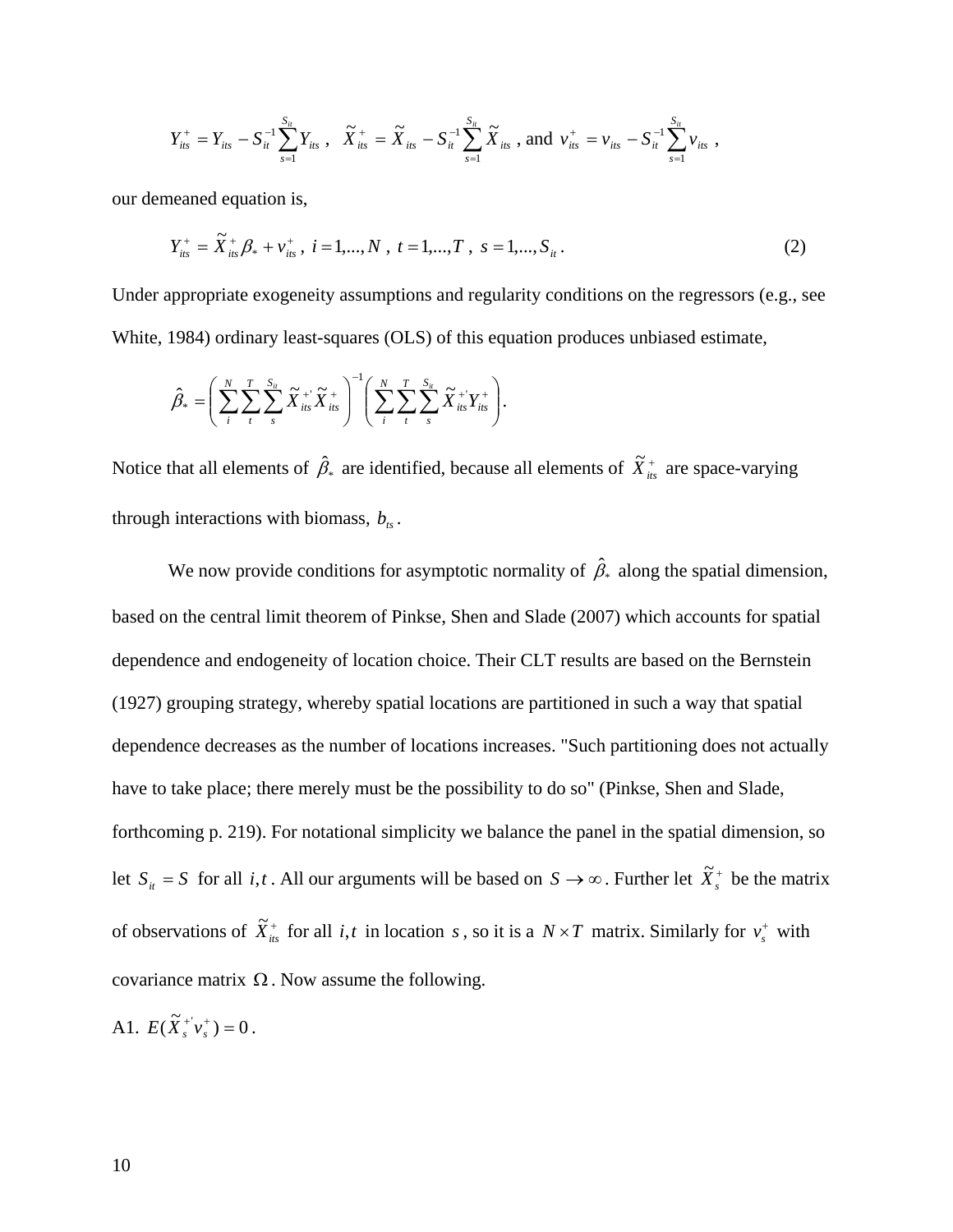A2. 
$$
\Gamma = V \left( S^{-\frac{1}{2}} \sum_{s=1}^{S} \tilde{X}_{s}^{+} v_{s}^{+} \right) = S^{-1} \sum_{s=1}^{S} \tilde{X}_{s}^{+} \Omega \tilde{X}_{s}^{+}
$$
 is  $O_{p}(1)$  and uniformly positive definite.

A3. For any vector  $\lambda$  with  $\lambda \lambda' = 1$ , assumptions A-C of Pinkse, Shen and Slade (2007) are satisfied for:

$$
\lambda \bigg(\sum_{s=1}^S \widetilde{X}_s^+ \Omega \widetilde{X}_s^+\bigg)^{-1/2} \bigg(\sum_{s=1}^S \widetilde{X}_s^+ \nu_s^+\bigg).
$$

Letting the  $k^{\text{th}}$  element of vector  $\widetilde{X}_{its}^{+}$  be the scalar  $\widetilde{X}_{its;k}^{+}$ ,

⎠

*s*

1

A4. 
$$
\left| \text{Cov}(\tilde{X}_{\text{ins};k}^+ \tilde{X}_{i^*i^*s;k}^+, \tilde{X}_{\text{jmr};g}^+ \tilde{X}_{j^*m^*r,g}^+ ) \right| \leq \rho_{sr} \sqrt{V(\tilde{X}_{\text{ins};k}^+ \tilde{X}_{i^*i^*s;k}^+)} \sqrt{V(\tilde{X}_{\text{jmr};g}^+ \tilde{X}_{j^*m^*r,g}^+)} \text{ where }
$$
\n
$$
P = \max_{s \leq S} \sum_{r=1}^S \rho_{sr} \text{ and } \lim_{S \to \infty} \frac{P}{S} = 0 \text{, for all } i, j, t, m, k, g, i^*, j^*, t^*, m^*, k^*, g^*, s, r.
$$
\nA5. 
$$
V \left( S^{-1} \sum_{s=1}^S \tilde{X}_s^+ \tilde{X}_s^+ \right) \text{ is } O_p(1) \text{ and uniformly positive definite.}
$$
\nA6. 
$$
M = E \left( S^{-1} \sum_{s=1}^S \tilde{X}_s^+ \tilde{X}_s^+ \right) \text{ is } O_p(1) \text{ and uniformly positive definite.}
$$

Assumption A1 is a standard exogeneity assumption. A sufficient condition for A1 is  $E(v_s | \tilde{X}_s) = 0$ . Assumption A2 allows for arbitrary covariance structure for the error (this is important not only for spatial dependence but for aggregation issues that we discuss in the sequel). The conditions necessary for A3 to hold are those that ensure spatial 'mixing' for sums of the  $\tilde{X}_{s}^{+}v_{s}^{+}$ . The most important condition is a covariance-variance inequality with mixing constants similar to A4, but for the elements of the product of  $\tilde{X}_{its}^{+}$  and  $v_{its}^{+}$ .

The spatial mixing condition in A3 is based on a blocking strategy (Bernstein, 1927), which partitions the sample into groups (blocks) and subgroups (sub-blocks), such that as the sample size grows, dependence between subgroups within a group becomes negligible. First, it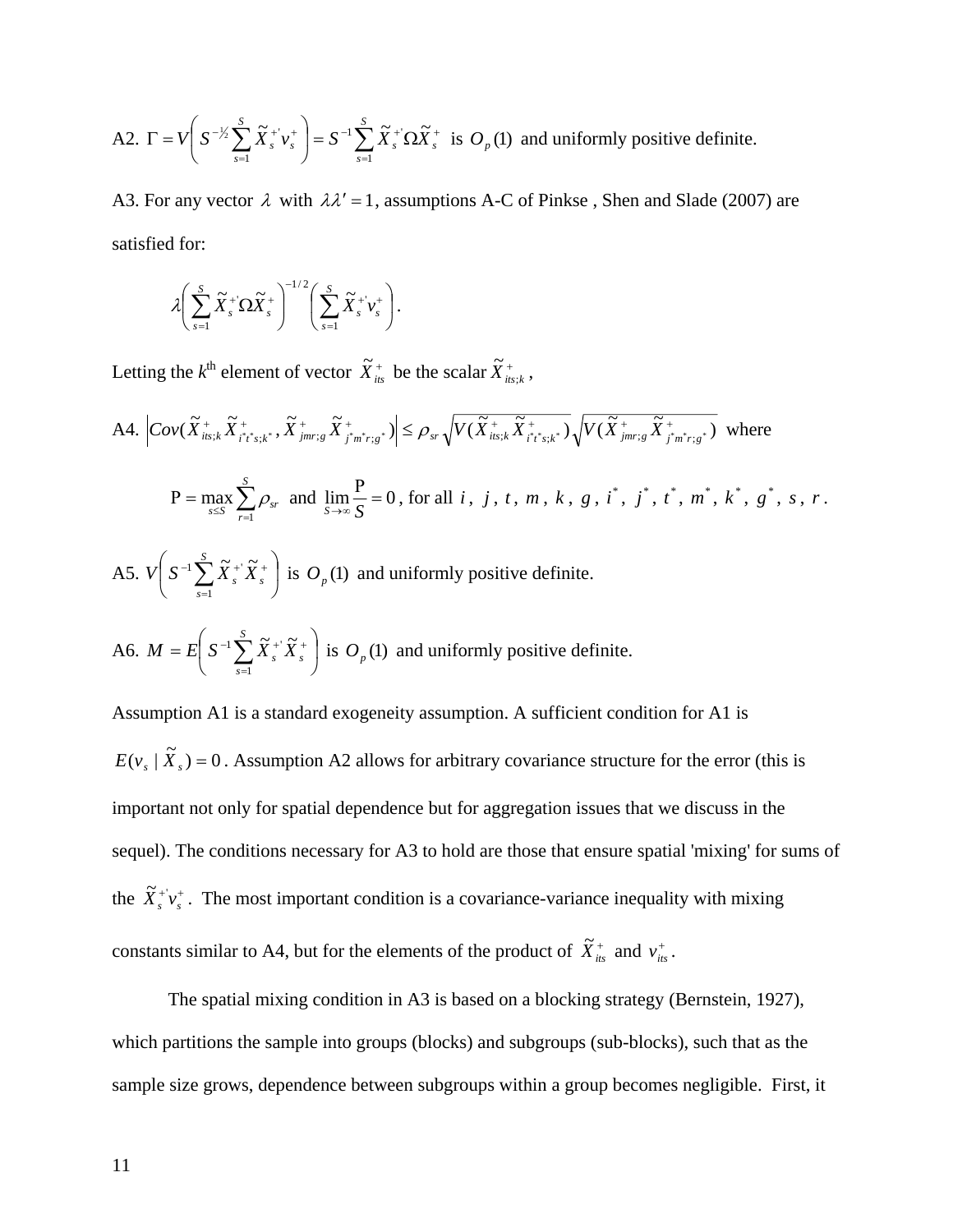is important to note that the blocking strategy is not limited to partitioning physical space; it is more general. Indeed, Pinkse, Shan and Slade (2007) state that the blocks "do not have to be blocks; they are judiciously chosen subsets of observations." Second, the blocking "does not actually have to take place; there merely must be the possibility to do so." For our application we think of the blocks as a partitioning of the sea and the asymptotics are for an "expanding sea" (i.e., as the number of spatial locations, *S* , grows, the sea expands ), the implications of which we discuss in the next section.

Assumptions A1, A2 and A3 ensure that,  $S^{-1/2} \sum_{s} \tilde{X}_{s}^{+} v_{s}^{+} \rightarrow N(0, \Gamma)$ . Assumption A4 is the linear version of equation 25 of Pinkse, Slade and Shen (2006) and is a spatial mixing condition. The constants  $\rho_{sr}$  limit the amount of spatial dependence to ensure convergence of the second moment matrix. A5 and A6 are standard. Together A4, A5 and A6 ensure that

$$
S^{-1}\sum_{2}\tilde{X}_{s}^{+}\tilde{X}_{s}^{+}-M\stackrel{p}{\rightarrow}0
$$
. To see this, notice that A4 implies:

$$
S^{-1} \sum_{s} E\Big[\widetilde{X}_{its;k}^{+} \widetilde{X}_{i^{*}s;k^{*}}^{+} - E\Big(\widetilde{X}_{its;k}^{+} \widetilde{X}_{i^{*}s;k^{*}}^{+}\Big)\Big]^{2}
$$
  
\n
$$
\leq S^{-2} \sum_{s,r} \Big| Cov(\widetilde{X}_{its;k}^{+} \widetilde{X}_{i^{*}s;k^{*}}^{+}, \widetilde{X}_{jmr;s}^{+} \widetilde{X}_{j^{*}m^{*}r;s^{*}}^{+}) \Big|
$$
  
\n
$$
\leq S^{-2} \rho_{sr} \sqrt{V(\widetilde{X}_{its;k}^{+} \widetilde{X}_{i^{*}s;k^{*}}^{+})} \sqrt{V(\widetilde{X}_{jmr;s}^{+} \widetilde{X}_{j^{*}m^{*}r;s^{*}}^{+})}
$$
  
\n
$$
\leq \frac{P}{S} \sum_{s,r} \sqrt{S^{-1}V(\widetilde{X}_{its;k}^{+} \widetilde{X}_{i^{*}s;k^{*}}^{+})} \sqrt{S^{-1}V(\widetilde{X}_{jmr;s}^{+} \widetilde{X}_{j^{*}m^{*}r;s^{*}}^{+})} = o_{p}(1).
$$

The first summation is simply the *S* element-by-element variances in each spatial location; the equation shows that this is bound in probability by zero. The second summation consists of the *S* variances plus the absolute value of the covariances. The second and third inequality hold due to A4. The last equality follows from  $\lim_{S \to \infty} P/S = 0$  along with A5 and A6. The asymptotic

normality result,  $\sqrt{S(\hat{\beta}_* - \beta_*)} \rightarrow N(0, M^{-1} \Gamma M^{-1})$ , follows from White (1984, Theorem 4.25).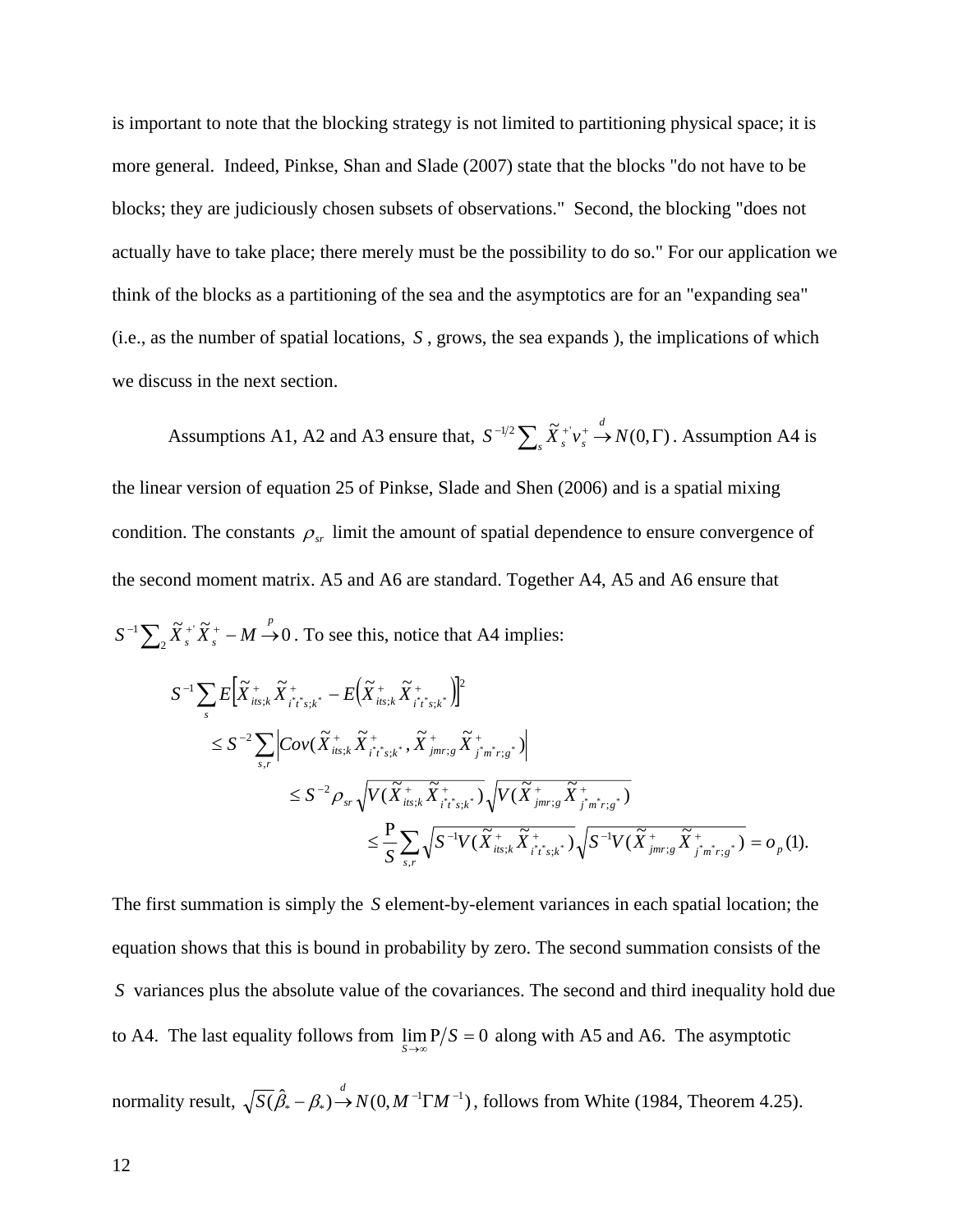Together A1-6 are a linear version of the assumptions for asymptotic normality in Pinkse, Slade and Shen (2006) with some noticeable simplifications caused by (among other things) the linear form in (2) and the closed-form of the estimator. Therefore,  $\hat{\beta}_*$  is asymptotically normal with  $\sqrt{S}$  convergence rate. The blocking strategy also accommodates asymptotic normality as  $N \to \infty$ ,  $NS \to \infty$ ,  $TS \to \infty$  or as  $NTS \to \infty$ , so the aforementioned asymptotics could be adjusted to accommodate a variety of convergence rates, as long as the dependences in the alternative dimensions can be adapted to those implied by A3 and A4. In cases where the time dimension grows, the usual temporal mixing conditions (e.g., White 1984, Definition 3.42) are essentially replaced with the spatial mixing conditions. Consistency of  $\hat{\beta}_*$  is implied by the conditions for asymptotic normality (White, 1984, Theorem 2.28). Finally, for inference let the residual be  $\hat{v}_s^+ = Y_s^+ - \tilde{X}_s^+ \hat{\beta}_s$ . Then a robust variance estimate in the spirit of White (1980) and Arellano (1987) is:

$$
V(\hat{\beta}_*) = \left(\sum_{s=1}^S \widetilde{X}_s^+ \widetilde{X}_s^+\right)^{-1} \left(\sum_{s=1}^S \widetilde{X}_s^+ \widehat{\nu}_s^+ \widehat{\nu}_s^+ \widetilde{X}_s^+\right) \left(\sum_{s=1}^S \widetilde{X}_s^+ \widetilde{X}_s^+\right)^{-1}.
$$
\n(3)

We now discuss some practical issues related to asymptotics along the spatial dimension and a blocking strategy that ensures weak dependence along the spatial dimension.

### **3. Spatial Asymptotics and Aggregation**

Our discussion of asymptotics is intended to facilitate inference when the errors are nonnormally distributed or when robust inference is necessary. The latter situation may arise (in part) from data aggregation. Aggregation may be necessary for data from highly-mobile technologies, as we will see below.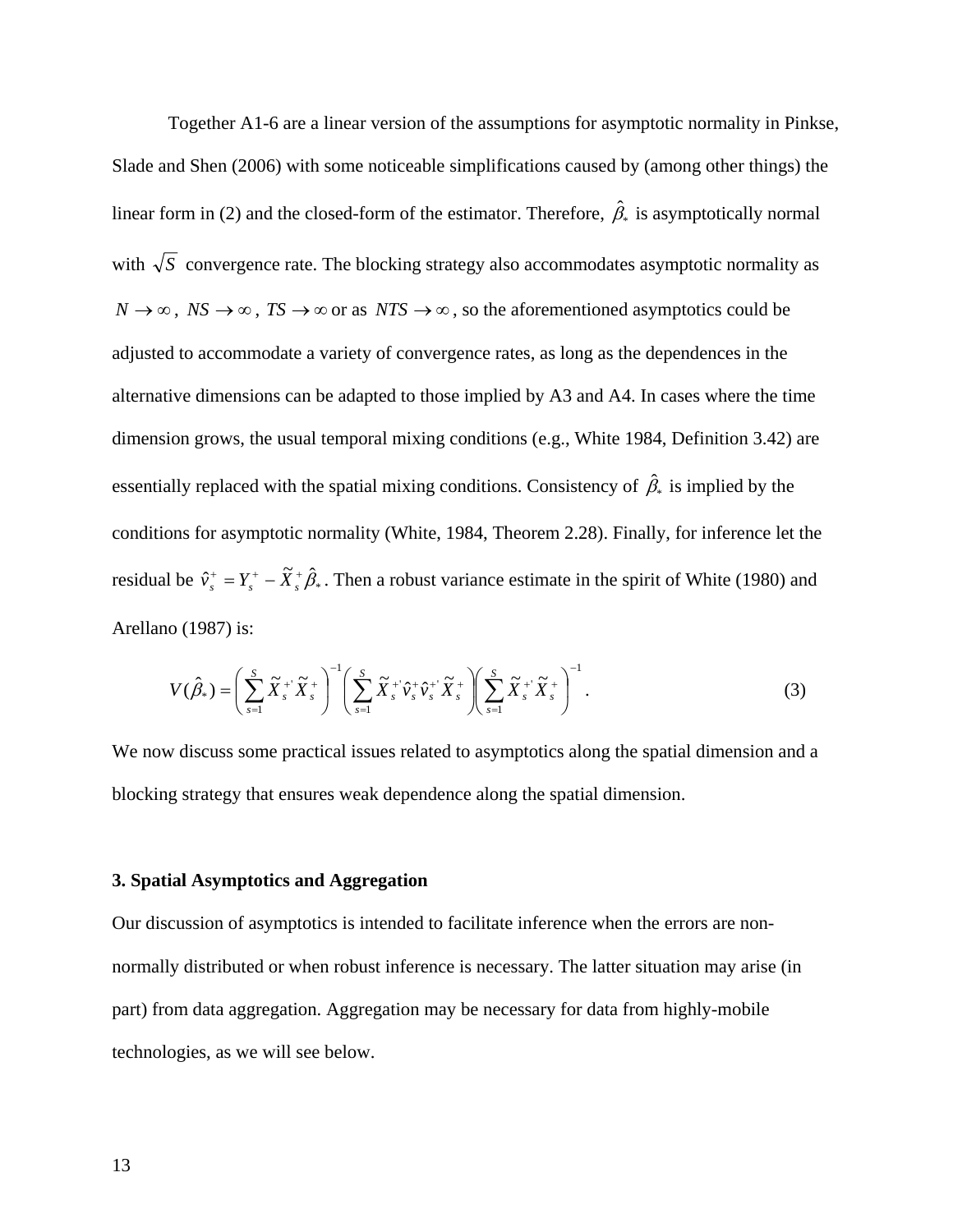### *Asymptotics in Physical Space*

The asymptotic normality of  $\hat{\beta}_*$  along the spatial dimension is a nice feature of the model, but how are asymptotics even conceptualized in physical space?  $8$  If we think of the physical space (say, the sea) as a two-dimensional rectangular integer lattice, then production can move to any of spatial regions within a given time period. Given this, we can think of asymptotics in two extreme ways: either a) the surface area of the lattice (domain) expands and the area of the individual locations is fixed , or b) the area of the lattice (domain) is fixed, and the number of spatial locations increases while their area size decreases. Following Cressie (1993) we call the former "increasing-domain asymptotics" and the latter "infill asymptotics." Theoretically, if we can let *N* and *T* be fixed, then  $S \rightarrow \infty$  as either an expanding lattice or as a finer spatial resolution, and the asymptotics presents no additional problems. <sup>9</sup> However, practically speaking both concepts of asymptotics present aggregation issues and these are discussed in what follows. *Spatial Aggregation* 

The increasing-domain asymptotics are problematic in a practical sense. To see this, we only need realize that as the lattice gets larger, there will not be enough time in period *t* to move production to all (or a large number) of the spatial locations; there is just not enough time to travel the large distances. For example, if we are discussing fishing vessels, and the unit of *t* is one week, and one vessel can fish a maximum of 25 different locations in one week, then expanding the number of locations above 25 for asymptotics is impractical. To remedy this we could expand the unit of observation for *t* by aggregating across *t* . To continue the example, suppose we aggregated 52 weeks of weekly data into 12 months of monthly data, then over the

 $8$  Note that *s* can also represent subdivisions of time for each *t*, but we will not consider this here.

<sup>&</sup>lt;sup>9</sup> Infill asymptotics can be motivated by recent advancements in the resource economics literature which divide a fishery into spatially distinct "patches" (Sanchirico and Wilen, 1999, 2005). Each patch is defined by the ecological characteristics of the resource and the degree of resource heterogeneity present.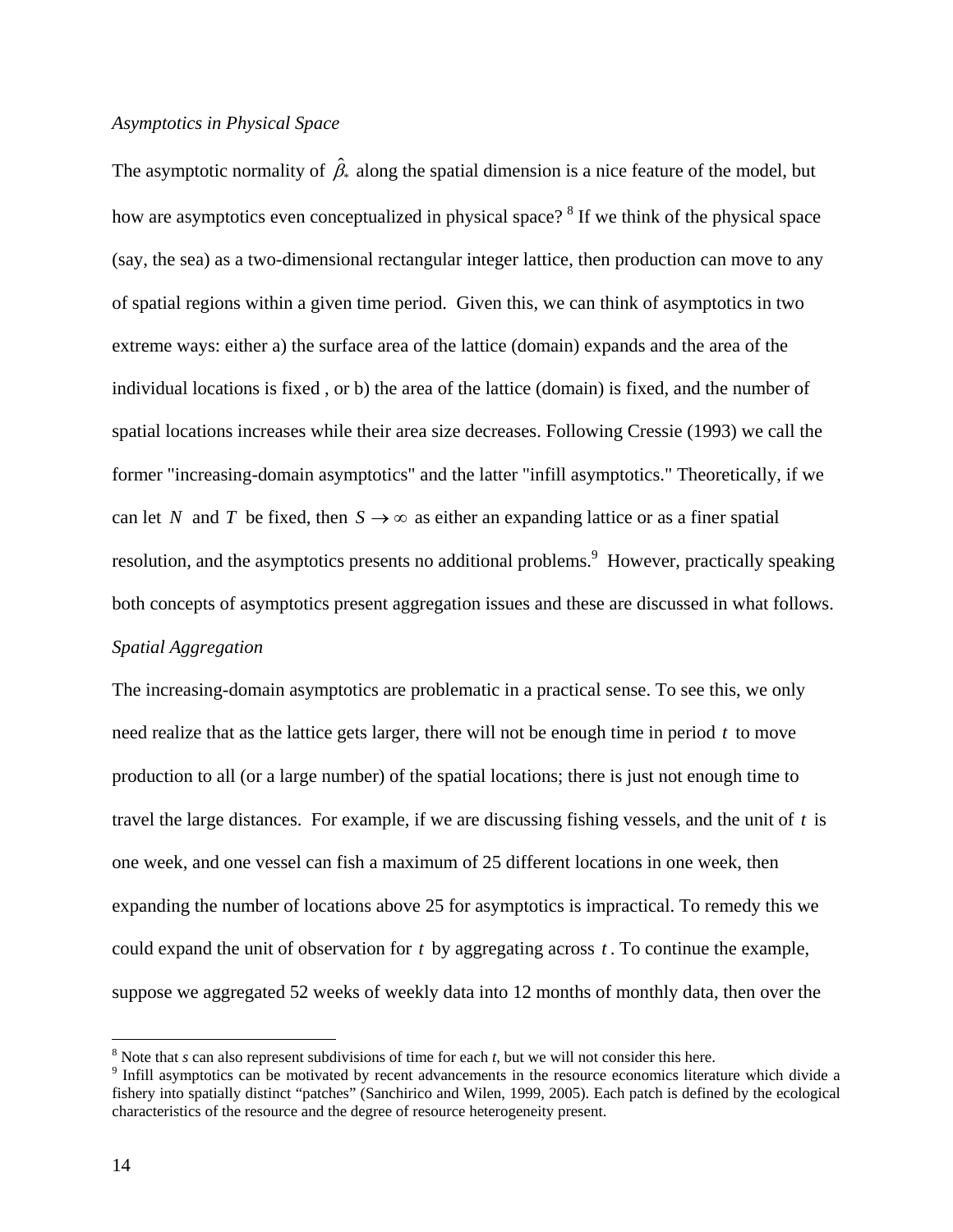course of a month a vessel may be able to visit four times as many spatial locations, so we could expand the maximal number of locations to 100. Now, we effectively have  $S \to \infty$  while  $T \to 0$ as our asymptotic argument. However, as  $T \to 0$ , we still have a problem, since,  $\alpha_{it} \to \alpha_i$ , and the model will be misspecified, as individual effects are no longer time-varying. We can also think of this as a violation of the fact that over large units of time, it is not practical to think of individual effects as be time-invariant.<sup>10</sup> The infill asymptotics approach is less problematic, but there are still practical difficulties associated with it. If we divide the lattice into smaller and smaller spatial areas while keeping its total area fixed, then the lattice becomes a spatial continuum of fixed size in *s* . Unfortunately, production data are inherently discrete in *s* , so increasing *S* will eventually cause the production data at each location at be unmeasurable (in a discrete sense).

 Another practical problem with data aggregation over time concerns the measurement of the biomass. If we have weekly biomass measures and aggregate them to the year, how does one interpret the aggregate measure? Perhaps *average* yearly biomass would be a more suitable measure, but this average is not what the vessels truly face over the course of the year, particularly when fish exhibit annual migratory patterns. Alternatively, if the biomass is measured only once a year and we aggregate catch up to a year, the same problem ensues: the measure is not indicative of what the vessels face. In either case this can loosely be interpreted as a measurement error problem created by aggregation.

 One could also envision some combination of these two form of spatial asymptotics. The spatial lattice is expanding while the spatial resolution is simultaneously increasing. This may provide some empirical benefits. For a particular data set, we may have large enough *S* to

 $10$  This is particularly relevant when individual effects are viewed as technical efficiency (see Schmidt and Sickles, 1984). In the long-run technical efficiency (or inefficiency) should be time varying.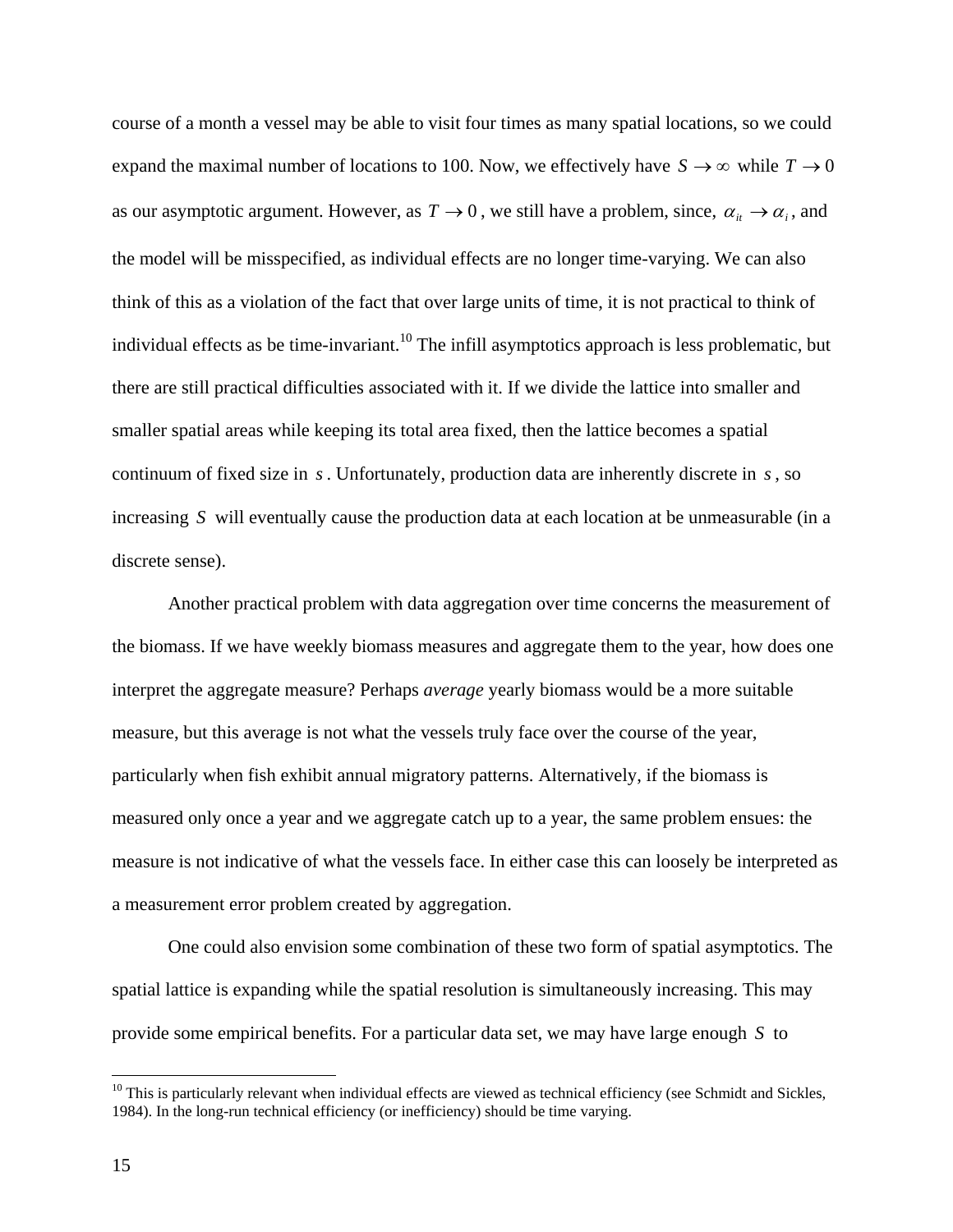appeal to asymptotics, where the lattice is not too big, so as to force *T* to be too small to preclude time-varying individual effect, *and* where the spatial resolution is not too fine, so as to preclude data collection in each spatial location or to cause inputs to be fixed over space. Ultimately, adjusting the data through aggregation, disaggregation, or spatial normalization are empirical decisions that must balance time and space. Of course aggregation in any dimension, may induce heteroskedasticity in the aggregate errors, so robust variance estimation is required. *Spatial Asymptotics and the Blocking Strategy*

Our blocking strategy is based on the concept of expanding domain asymptotics. Generally speaking, the blocking should be designed "[s]o the 'distance' between subgroups in the same group increases" with the sample size (Pinkse, Shen and Slade, 2007 p. 219). There are many ways that one could envision this, and we present two. If we think of the sea as the pie in Figure 1, then "spatial location zero" is the center of the pie. As the pie expands, spatially-correlated realizations of  $\{X_s, v_s\}$  are generated at different locations, such that locations that are closer together have larger spatial correlation. (This is the same correlation scheme as Pinkse, Slade and Shen, 2006.) We partition the sea with radii originating at the center of the pie, so blocks are pie slices. In the figure, the numbers represent the group (first number) and subgroup (second number), so we have two groups and four subgroups. If we think of new realizations as occurring farther from the center than old realizations (vessels moving away from port), then the physical distances between new realizations in subgroups within a group are increasing as the sea expands. For example, realizations in 1.1 and 1.2 become farther apart as the sea expands. As the sea expands, the number of subgroups is also increasing (the pie is cut into more slices), but so are the distances between them. It is in this sense that the blocking strategy creates independence between subgroups within a group. If the number of observations in group 2 is a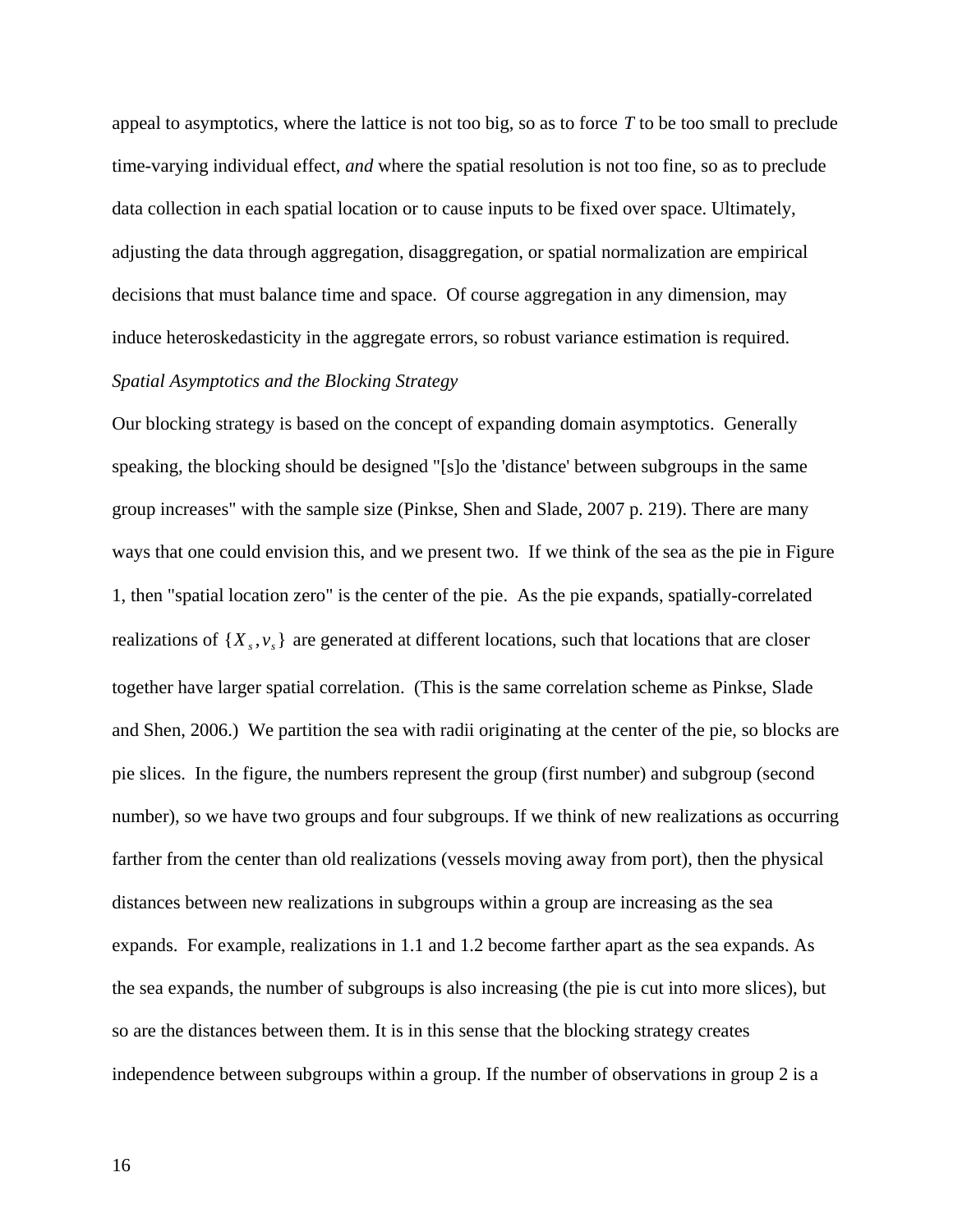negligible fraction of the those in one (in the limit), then sums over the subgroups in group 1 will satisfy the weak dependence assumption in Pinkse, Shen and Slade (2007).

 An alternative blocking strategy is depicted in Figure 2. This is the two-dimensional equivalent of the one-dimensional blocking strategy discussed in Pinkse, Shen and Slade (2007) and requires four groups. Group 1 is the dominant group and groups 2, 3, and 4 are the asymptotically negligible groups. The square is the sea, that is expanding in two dimensions, and we think of the expansion starting from the center of the square. The size of the subgroups and the distance between subgroups are increasing in the limit, just as in the first blocking strategy, but here the infinitely large domain is partitioned as a grid rather than infinitely large pie slices. Neither blocking strategy is entirely satisfying in any practical sense, as they are technically irrelevant for empirics. However, they are necessary for conceptualizing notions of weak dependence in stochastic limit theory.

## **4. Application to Bearing Sea Flat Fisheries**

To illustrate our fixed-effect method, we use data on 12 bottom-trawlers targeting yellowfin sole in the Bering Sea flatfish fishery from 2002 through 2004. The data come from three sources. The spatial dimension of the data set is defined by the Alaska Department of Fish and Games (ADF&G) spatial locations, which partition the Bering Sea into grids that are one-half degree latitude by one-degree longitude in dimension. This produces approximately 95 spatial locations in the sea, but the average vessel in our data visits only about 12 of these in a given year.<sup>11</sup> Production data (catch),  $Y_{ik} = \ln Catch_{ik}$ , is obtained from the National Marine Fisheries Service (NMFS) "observer program," which requires all vessels longer than 125 feet to have an observer

 $11$  The 12 vessels were selected using a spatial site and production filter. This filter required a vessel to visit at least 5 spatial locations within each year of the data set and to catch at least 10 metric tons of fish in each site. Therefore, our analysis is only for the most mobile and productive vessels in the fleet.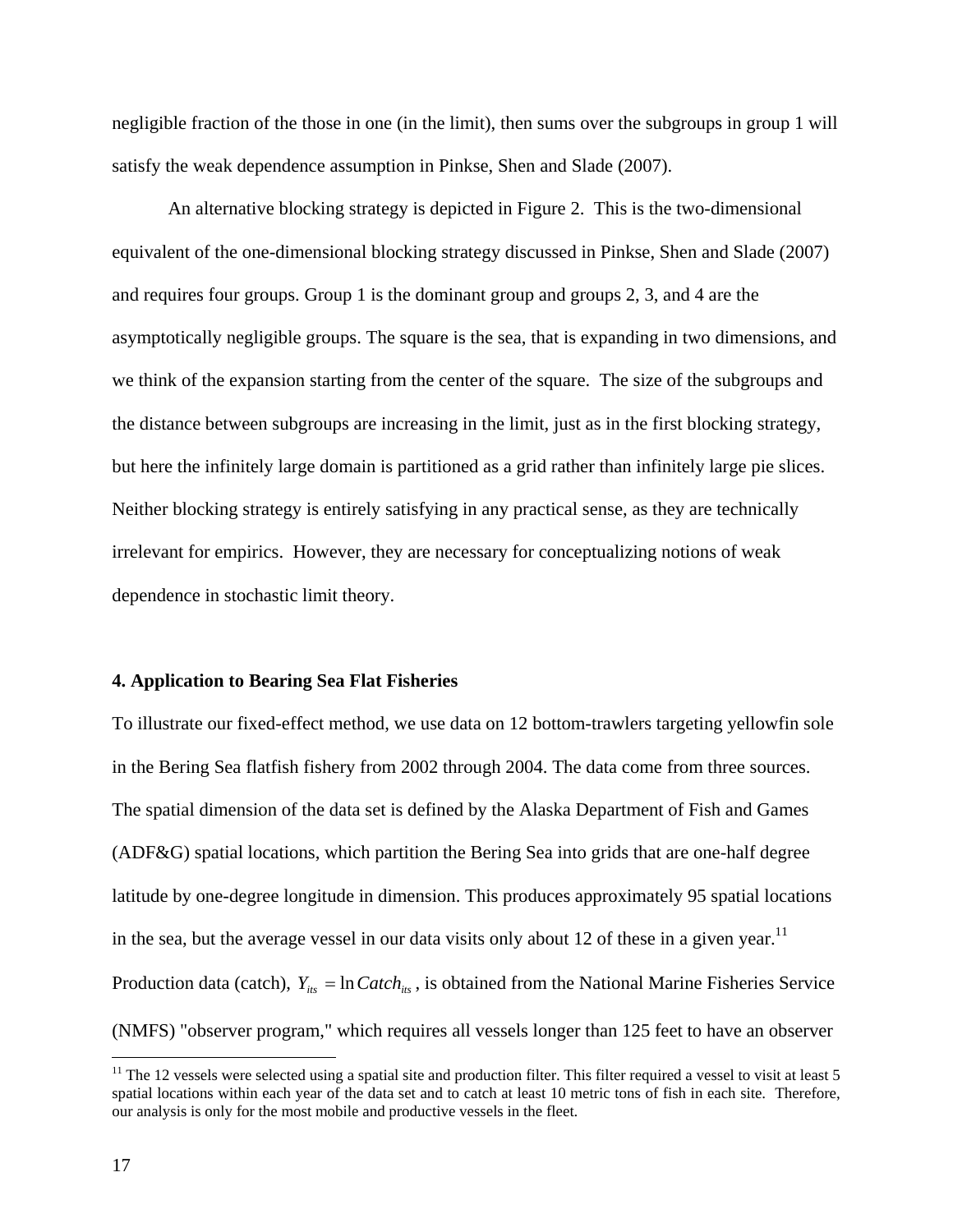onboard to record catch size, composition, and geographic position. On any given fishing trip, not all the catch is recorded, because observers take periodic breaks for sleep and hygiene, but we can only assume that these missing records are random. Weekly catch data for the twelve vessels were aggregated to annual data, resulting in 436 observations. That is, 12 vessels, over 3 years, each visiting on average a little over 12 spatial locations per year.

A quick experiment demonstrates that there is considerable variability in  $In Catch_{its}$  over the spatial dimension. Different aggregation schemes reveal that: the average catch for each of the 12 vessels was 7,926 metric-tons with a standard deviation of 2,390; the average catch in each of the three years was 31,704 metric-tons with a standard deviation of 3,350; and the average catch in each of the spatial locations was 2,438 tons of fish with a standard deviation of 2,866. The spatial dimension of the data possesses the highest coefficient of variation (117.5%), so the spatial panel specification of equation 1 is well-justified.

Observations in  $X_{ik}$  (also from the observer program data) are  $\ln$  *Hauls*<sub>its</sub> and In *Duration<sub>its</sub>*, where *Hauls* is the number of times the gear (the trawl) is deployed and *Duration* is the total length of time that the gear is deployed. The spatially invariant inputs,  $Z_{it}$  and  $W_i$ , are from the weekly production reports collected by NMFS as well as the United States Coast Guard vessel registry database, which records vessel characteristics. The  $Z_{it}$ variable is  $ln Crew_{it}$ , which is the logarithm of the total number of crew members employed during the year divided by the number of weeks fished. The  $W_i$  variable is  $\ln NetTons_i$  which is the logarithm of the ratio of net-tonnage to horsepower for each vessel. The data set is balanced across vessels and time but unbalanced across space.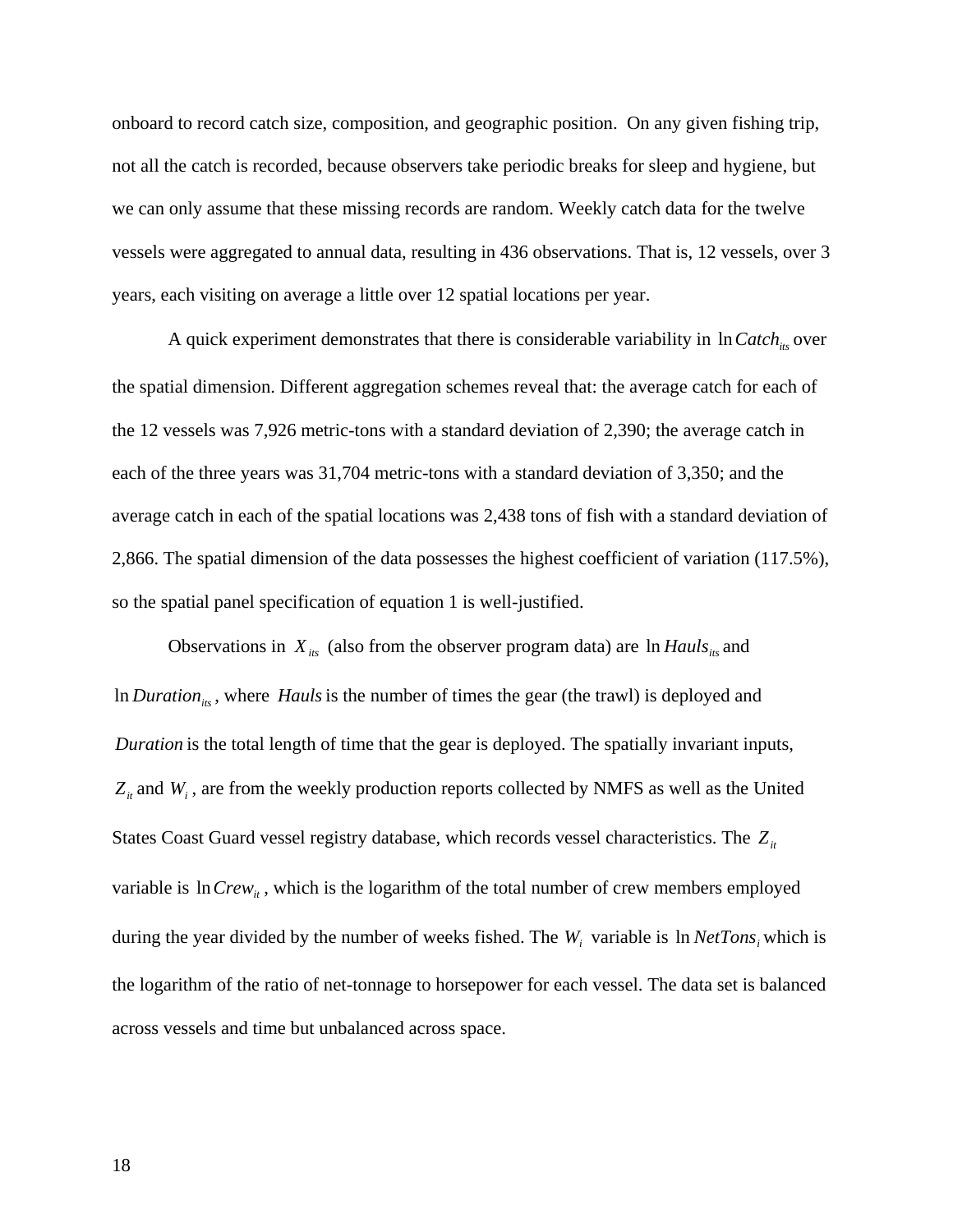Biomass densities,  $b_{\kappa}$ , are from the annual NMFS "biomass trawl survey," which biologist at the Alaska Fisheries Science Center use to calculate stock estimates. Annual stock assessment studies are conducted independently of the fishery (i.e., are not based on fishery output) and are the best available estimates of the spatial distribution of the stock density. Over the three years of data the biomass survey was conducted from June  $2 -$  July 24 in 2002, June  $2 -$ July 22 in 2003, and June 5 – July 25 in 2004. Since this is roughly in the middle of the yellowfin sole season (February to October), we limited the analysis to *Catch<sub>its</sub>* targeting yellowfin sole.<sup>12</sup> The idea is that the survey is a simple "snapshot" during a particular time of year and may not represent the biomass faced by vessels throughout the *entire* year. By limiting the analysis to within approximately 3 months before and after the survey (the yellowfin sole season) we minimize the extent to which this simplification may cause errors. Yellowfin sole is the largest portion of flatfish harvest within the Eastern Bering Sea, so limiting the analysis to this species does not ignore vast quantities of useful information nor does it grossly underestimate the behavioral patterns of the vessels. Ideally, we would have biomass data at various points during a year, but these data are simply unavailable. In the case that *Catch* is observed but  $b_{ts}$  is not, then the mean biomass density within a given year is imputed.<sup>13</sup>

We believe that our biomass data are exogenous, because a vessel captain's decision of "where to fish" is not based on this particular survey.<sup>14</sup> That is, catch incentives do not feedback into biomass through the harvest location decision. First, the biomass trawl surveys are conducted independently of the fishery (i.e., the survey is not based on commercial catch). Also,

 $12$  We use the North Pacific (NORPAC) targeting rule where yellowfin are targeted if more than 50% of the total catch are flatfish and 70% of the flatfish are yellowfin sole. 13 This occurred in roughly 9% of the observations.

<sup>&</sup>lt;sup>14</sup> It may also be worth noting that if choice variables are endogenous by definition, then labor and capital are also endogenous, and the entire exercise of estimating a production function is not identified.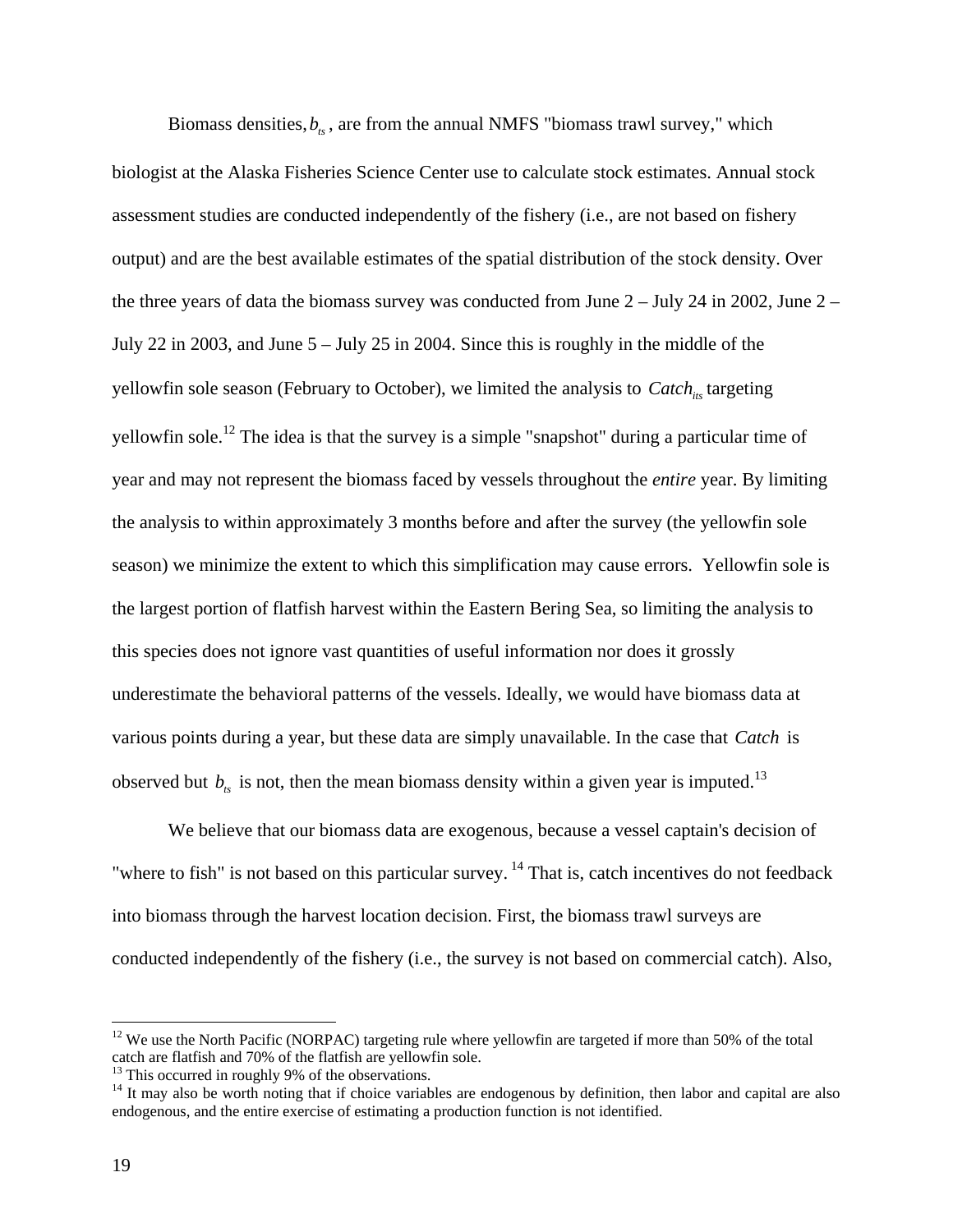Holland and Sutinen (2000) suggest that captains are "creatures of habit," tending to fish the same spatial pattern from year to year, regardless of survey data. Smith (2000) suggests that factors in the location decision are largely not observed by the analyst. Wilson (1990) suggests that fisheries have complex unobservable "informational networks" in which captains share location/catch information on a daily basis. Since stock measurements are taken annually, correlations between our biomass patterns and daily or hourly location decisions are perhaps negligible. <sup>15</sup> Finally, and perhaps most compelling, the sample correlations between biomass and aggregate catch across space are not consistently positive across years. The same is true for the correlations between biomass and the aggregate number of vessels visiting each spatial location (*Vessels*, ). They are:

$$
Corr(Catch_{2002}, b_{2002}) = -0.1580, \qquad Corr(Vessels_{2002}, b_{2002}) = 0.0013,
$$
  
\n
$$
Corr(Catch_{2003}, b_{2003}) = 0.5426, \qquad Corr(Vessels_{2003}, b_{2003}) = 0.0590,
$$
  
\n
$$
Corr(Catch_{2004}, b_{2004}) = -0.0717, \qquad Corr(Vessels_{2004}, b_{2004}) = -0.0888.
$$
<sup>16</sup>

Clearly, flatfish captains are not precisely following the biomass survey map, so biomass can be treated as exogenous in this exercise. There are other unobserved factors in the flatfish location decision. However, our biomass measures are *legitimate* space- and time-varying features of the different locations in the sea, and once a vessel visits one of the locations, the biomass measures are relevant to the vessels ability to harvest fish. Therefore, we are not merely adding noise to the model by interacting this measure.<sup>17</sup>

<sup>&</sup>lt;sup>15</sup> There are bycatch biomass surveys conducted in this particular fisheries that *are* known to be used by captains in their location decisions. These surveys are based on vessel catch and are designed to help captains avoid bycatch species. In this case, the biomass readings are certainly endogenous. It is not clear that this has been recognized in the fisheries literature.

<sup>&</sup>lt;sup>16</sup> We suspect these correlations are spurious, particularly since some of the signs are not what we would expect if vessels location decisions were based on biomass data. This feature could, however, be induced by measurement error in the biomass, as discussed in section 3.

 $17$  Flatfish vessels may also be fishing to the south to follow flatfish migratory patterns or to avoid certain bycatch.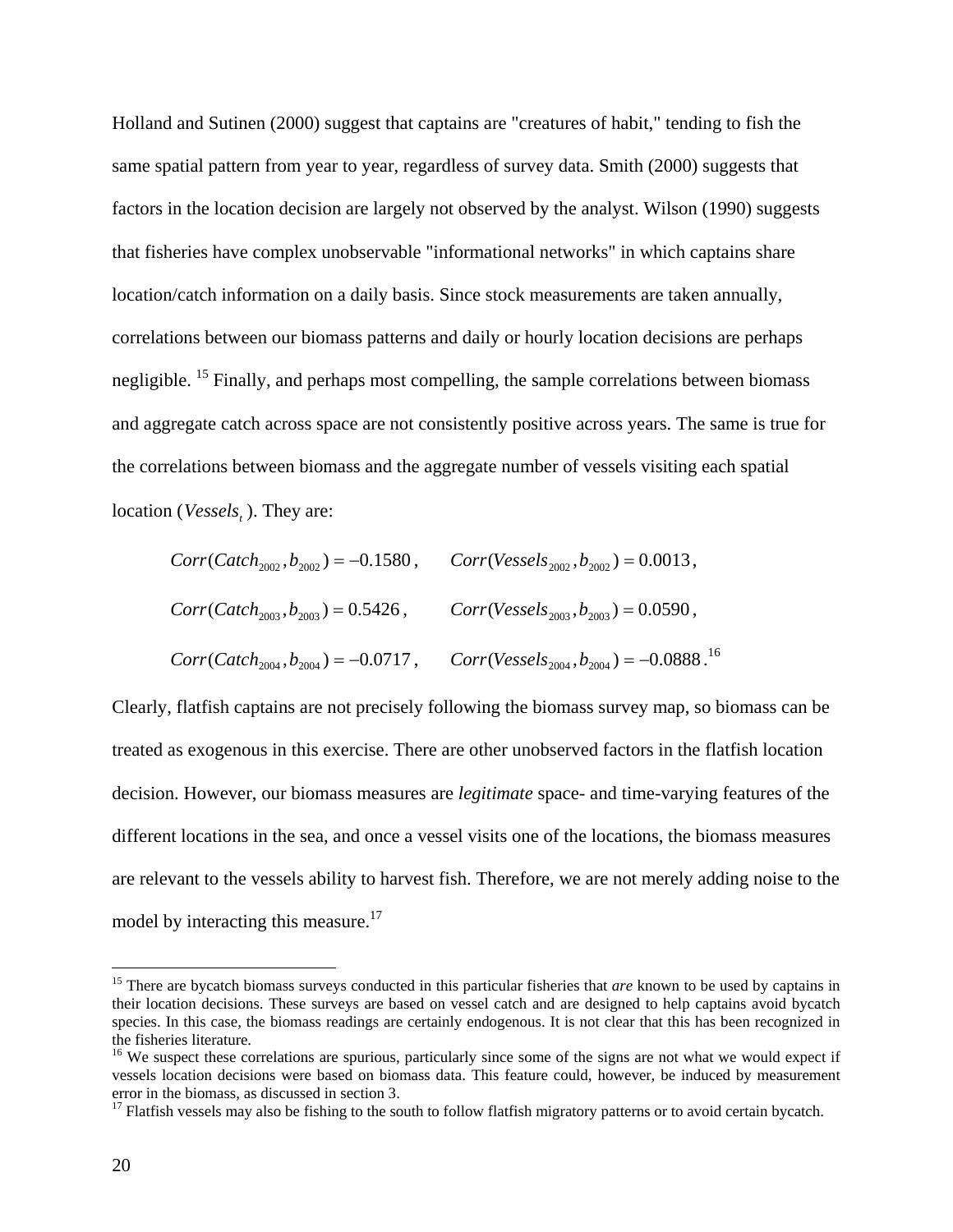The basic Cobb-Douglas harvesting function is:

 $\ln$  *Catch*<sub>its</sub> =  $\alpha_{it} + b_{ts} \ln$  *Hauls*<sub>its</sub>  $\beta_1 + b_{ts} \ln$  *Duration*<sub>its</sub>  $\beta_2 + b_{ts} \ln$  *Crew*<sub>it</sub>  $\gamma_1 + b_{ts} \ln$  *NetTons*  $\delta_1 + \varepsilon_{its}$ Notice that each variable in interacted with biomass,  $b_{\kappa}$ , making them all space-varying (effectively). The basic model was estimated and subjected to specifications test. We also experimented with models that ignored spatial variation or that set  $\alpha_{i} = \alpha_{i}$  and found that the marginal effects and elasticities did not make sense (e.g., elasticities were negative or much greater than 1). Experimentation with interaction terms and a series of specifications tests led to the augmented Cobb-Douglas specification in Table 1, which includes interactions of *NetTons* with both *Hauls* and *Duration* . 18

 The results in Table 1 imply the relationship between the number of hauls and production is nonlinear, and that crew size  $(t-$ stat  $= 0.18)$  is not an important input to production.<sup>19</sup> *Duration*  $(t-stat = -1.21)$  is only important insofar as it is interacted with vessel size. Even though the coefficients on *Duration* and its interaction with *NetTons* are negative, their elasticities are positive once we account for biomass, their interactions, and the fact that  $\overline{\ln NetTons}$  is negative (it is negative, since it is first scaled by vessel horsepower which, on average, exceed the vessel tonnage.)

Elasticity estimates are contained in Table 2 , and are transformed by average biomass over *t* and *s*,  $\overline{b} = 1.3257$ . For example, the marginal product of *Hauls* is:

$$
\varepsilon_{Hauls} = \frac{\partial \ln Y_{its}}{\partial \ln Hauls_{its}} = \overline{b} \Big[ 0.9768 + 0.4515 \cdot \overline{\ln NetTons} \Big],
$$

 $18$  We experimented with a full trans-log production function, but it was rejected by specification tests. Some of the less parsimonious specifications had problems with highly collinear interactions. In cases where correlations exceeded 0.975, some interactions were eliminated from the specification.

 $19$  Since the average number of spatial sites visited in a given year is roughly 12, we are not invoking asymptotic normality for inference. We have to assume normality of the regression errors in this example. We are, however, estimating robust standard errors based on equation (3)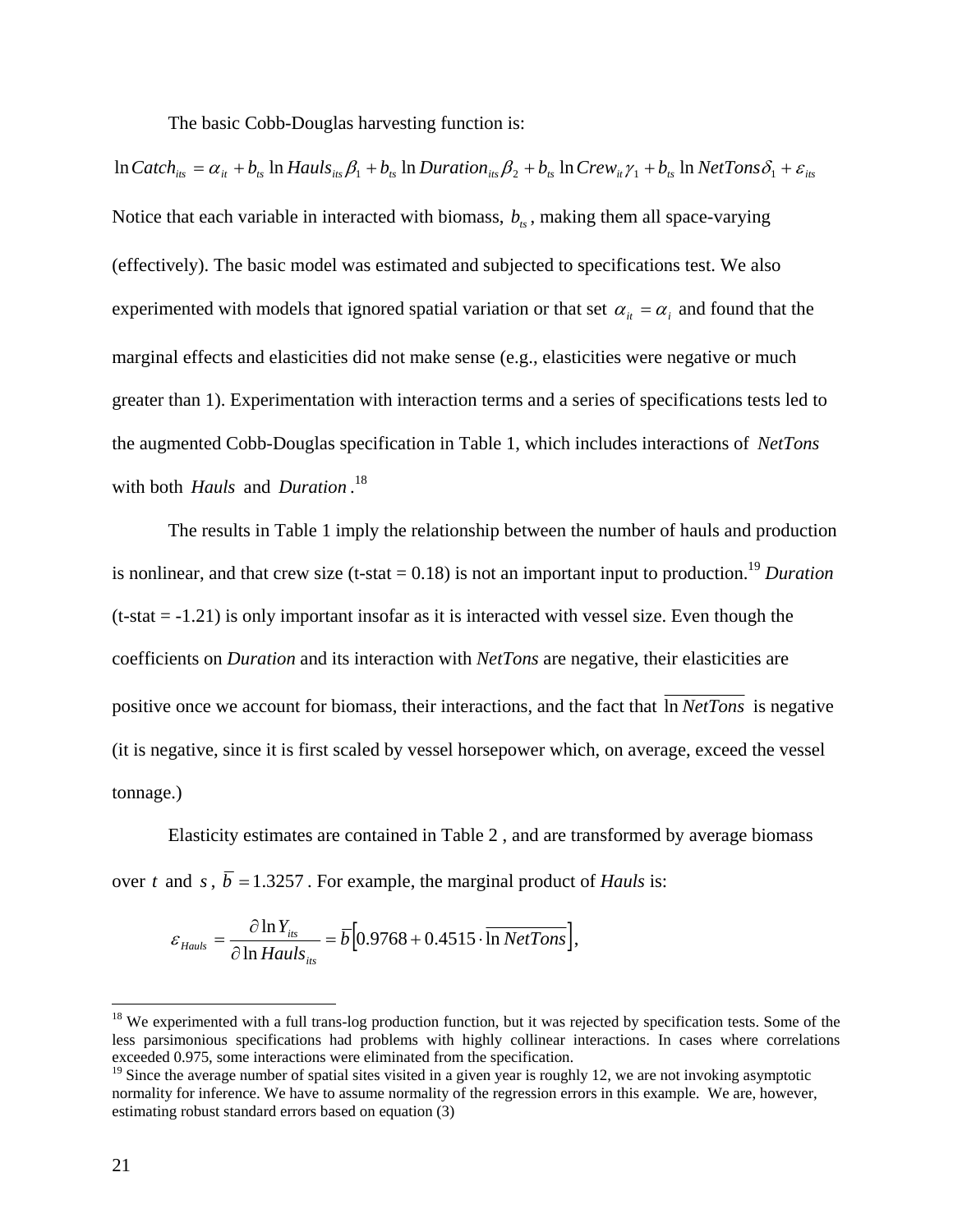where ln *NetTons* is the average over *i* . The results imply that *Hauls* and *Duration* contribute more on the margin then any of the other inputs (elasticities of 0.3105 and 0.4295, respectively). *NetTons* provides the least (0.0150). However, all elasticities are positive, so our production model does not violate any of the traditional production theory assumptions. These results make sense. The acts of deploying the nets (*Hauls*) and dragging the nets (*Duration*) are the most important inputs to harvesting fish. (Clearly, if this does not happen there will be zero output!) The next most important productive input to harvesting fish (in terms of elasticity) is crew size (elasticity of 0.0873); crews deploy and retrieve the nets. The size of the vessel is only important for speed and storage capacity, which are meaningless without a good crew and efficient deployment of the nets. Finally, returns to scale (the sum of the elasticities) for the 12 vessels are 0.8423. The decreasing returns to scale may be from eliminating smaller vessels (below 125 feet), if these vessels exhibit constant or increasing returns.

#### **5. Conclusions**

This research makes direct contributions to the panel data econometrics literature and the spatial econometrics literature. Highly-mobile technologies represent a very clean extension to the usual panel data results and add a degree of flexibility to asymptotic arguments on model parameters. Our contribution to the spatial econometrics literature is clear. However, the results have implications for the estimation of spatial weighting matrices. It would be interesting to use the panel structure to estimate a spatial weighting matrix and compare it to the usual spatial weight matrix based on physical distance (e.g., Kelijian and Prucha, 1999 and 2001). Also, our discussion of spatial asymptotics is quite basic; a more complete exploration of these concepts is currently a high priority on our research agenda. Finally, our results may inform the location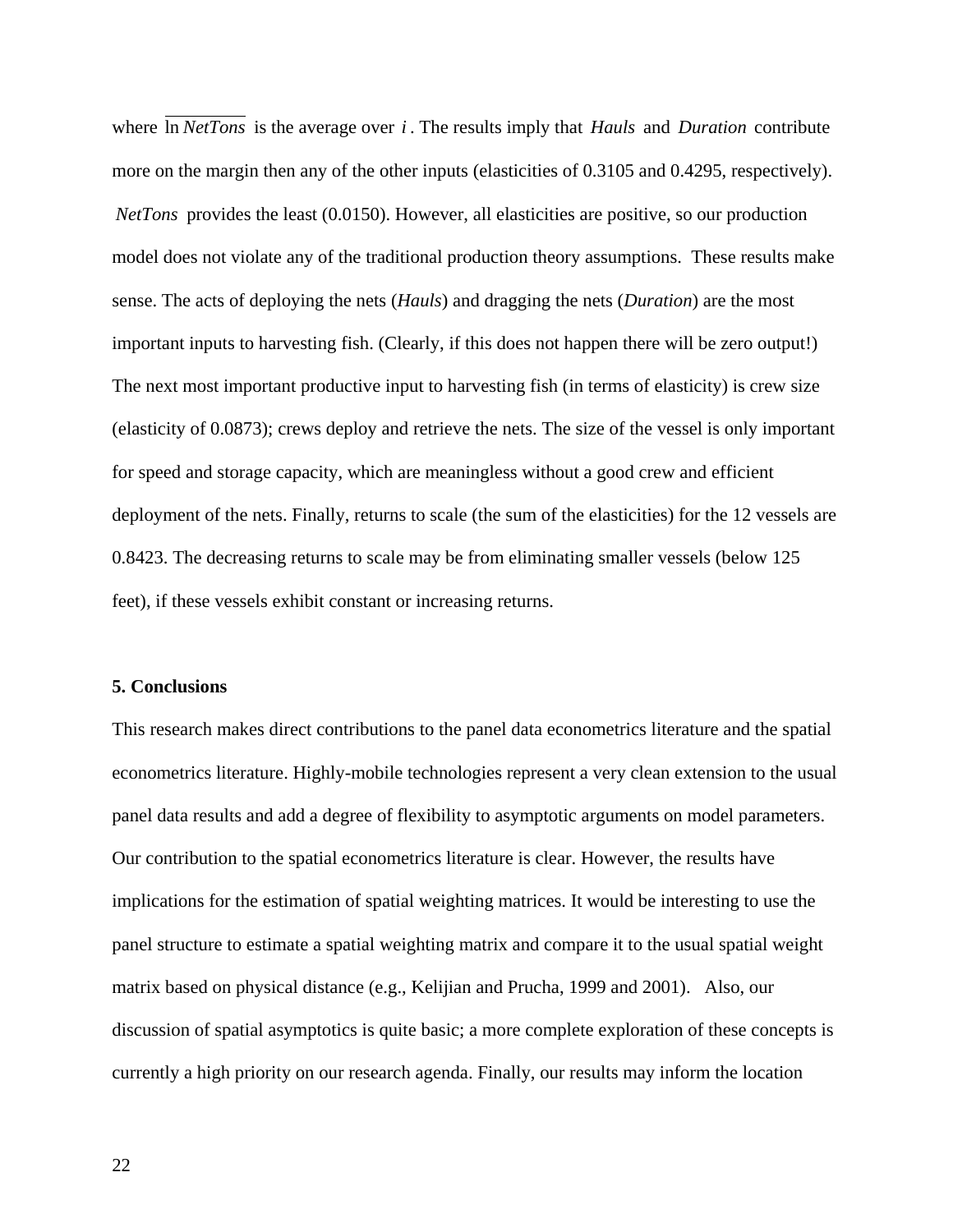choice literature. For example, there are growing literatures on location choice in fisheries (e.g., Hick and Schnier, 2006; Holland and Sutinen, 1999, 2000), agglomeration economies (e.g., Lovely, Rosenthal and Sharma, 2005), and migration (e.g., Dahl, 2002), that may benefit from the discussions herein.

Two weaknesses of the results are that resource stocks must be exogenous and that the individual effects cannot be space-varying. In the case that stocks are endogenous through the location decision, then appropriate instruments for stocks are necessary. In the case of U.S. fisheries, over the last few years, there have been important policy changes that have impacted the behavior of fishing vessels. Perhaps the timing of these exogenous policy changes could be used as instruments. In fact, there are certain weekly or daily stock measures that are known to be used by vessel captains in their search for target fish species (i.e., bycatch signals provide by SeaState Inc. in the Bering Sea). Exploring policy changes as instruments for these stocks would be interesting. In the case where individual effects vary over both time and space our results do not apply, but an extension to the results of Ahn, Lee, and Schmidt (2004) would identify the model in a GMM framework. Also, the model could be identified with 'within' estimation if the individual effects were *time-invariant* but *space-varying*. In this case, interaction with resource stocks would be unnecessary, and the usual demeaning along the time dimension would produce the usual panel results. Finally, a referee pointed out that a theoretically interesting question is whether the model's parameters are efficiency estimated? Clearly, a GLS-type adjustment could be employed based on the non-spherical error, but perhaps asymptotic efficiency could be explored in greater depth. For examples, Park, Sickles and Simar (1998) consider semiparametric efficiency bounds in a panel framework. What can be done here remains to be seen. These points are left for future research.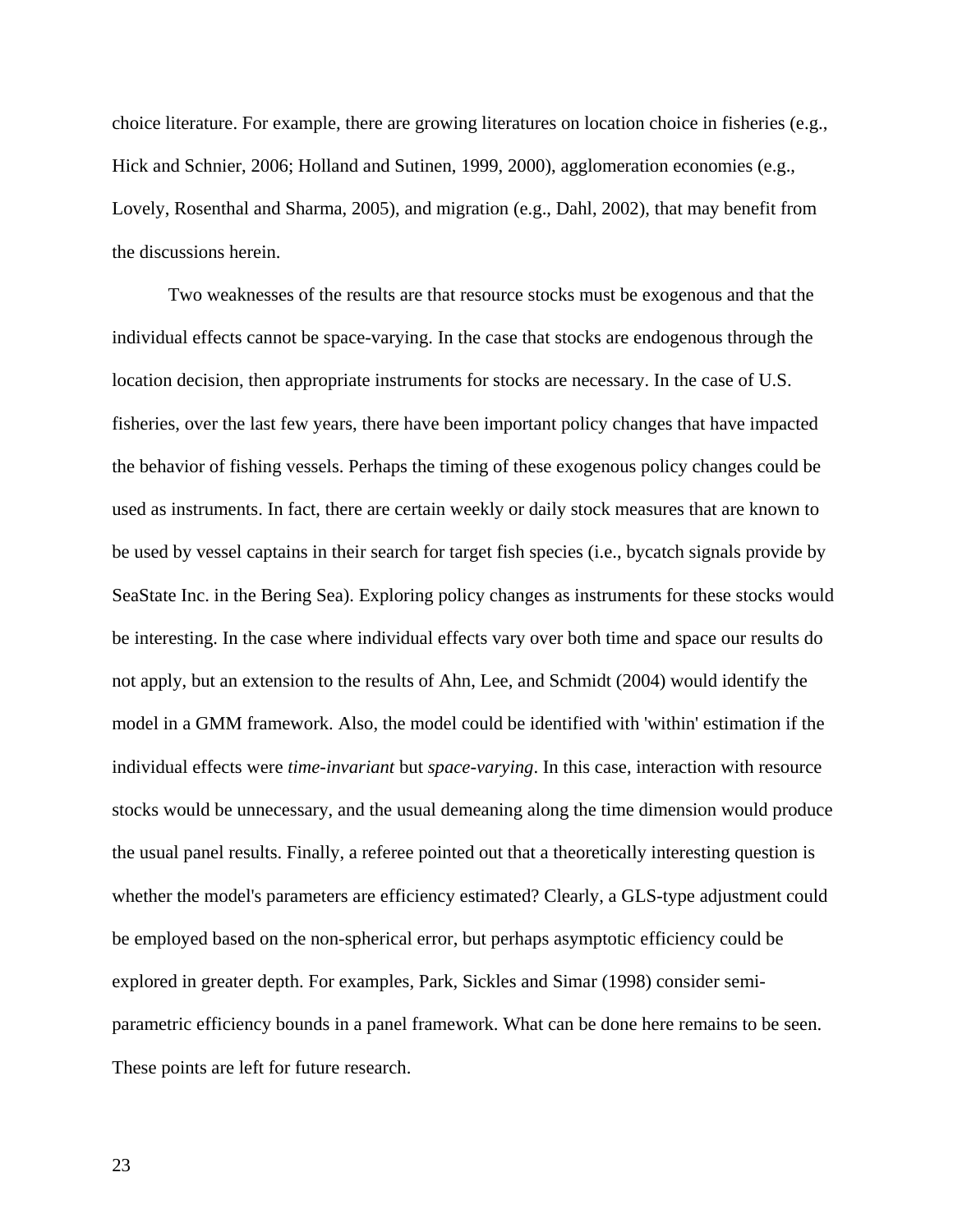### **References**

- Ahn, S.C., Lee, Y.H., and P. Schmidt, 2001, GMM Estimation of Linear Panel Data Models with Time-Varying Individual Effects, *Journal of Econometrics* 101, 219-255.
- Ahn, S.C., Lee, Y.H., and P. Schmidt, 2005, Panel data models with multiple time-varying individual effects: application to a stochastic frontier model, Unpublished, Hansung University.
- Arellano, M., 1987. Computing robust standard errors for within-groups estimators, *Oxford Bulletin of Economics and Statistics*, 49, 431-34.
- Bernstein, S., 1927. Sur l'extension du theoreme du calcul des probabilites aux sommes de quantites dependants, Mathematische Annalen 97, 1–59.
- Battese G.E. and T.J. Coelli. 1992. Frontier Production Functions, Technical Efficiency, ad Panel Data. *Journal of Productivity Analysis* 3:153-169.
- Chamberlain, G., 1984. Panel Data in Griliches, Z. and Intrilligator, M.D. (Eds.) Handbook of Econometrics, Vol. 2,
- Chamberlain, G., 1992. Effciency bounds for semiparametric regression. Econometrica 60, 567- 596.
- Conley T. G. 1999. GMM Estimation with Cross Sectional Dependence, *Journal of Econometrics*, Vol. 92, 1-45.
- Conley, T. G. and B. Dupor 2003. A Spatial Analysis of Sectoral Complementarity, *Journal of Political Economy*, Vol. 111 No. 2, 311-352.
- Conley T. G. and E. A. Ligon 2002. Economic Distance, Spillovers, and Cross Country Comparisons, *Journal of Economic Growth*, Vol. 7, 157-187.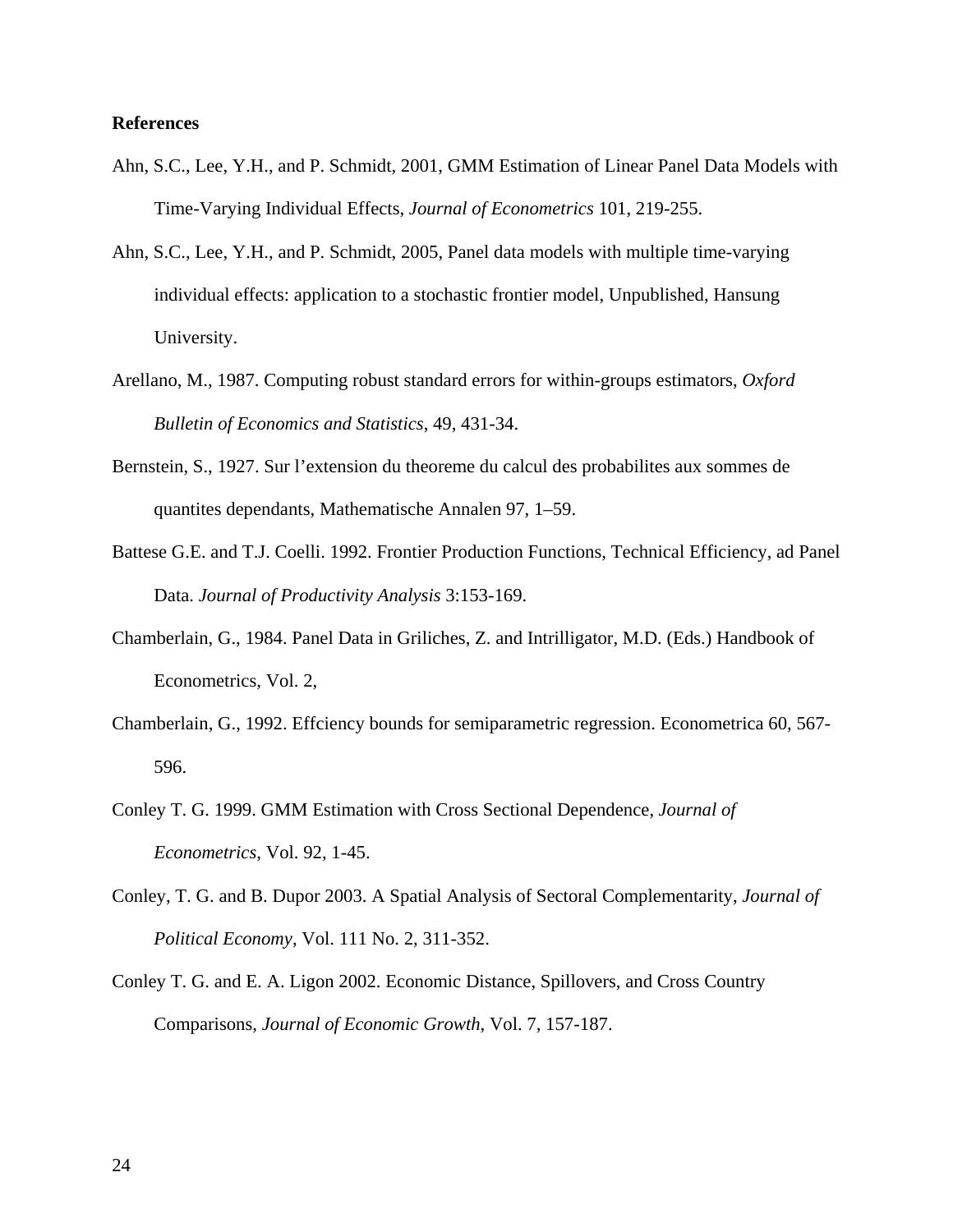- Conley T. G. and G. Topa 2002. Socio-economic Distance and Spatial Patterns in Unemployment, *Journal of Applied Econometrics*, Vol 17, Issue 4, 303-327.
- Cornwell, C., Schmidt, P., and R. Sickles, 1990, Production Frontiers with Cross-Sectional and Time-Series Variation in Efficiency Levels, *Journal of Econometrics* 46, 185-200.

Cressie, N.A.C. 1993. *Statistics for Spatial Data*, Wiley Interscience, NYC.

- Cuesta, R.A. 2000. A Production Model with Firm-Specific Temporal Variation in Technical Inefficiency: with Application to Spanish Dairy Farms, *Journal of Productivity Analysis* 13, 139-149.
- Dahl, G.B. 2002. Mobility and the Return to Education: Testing a Roy Model with Multiple Markets, *Econometrica*, 70, 2367-2420.
- Davies A. and K. Lahiri. 1995. A new framework for analyzing survey forecasts using threedimensional panel data , *Journal of Econometric*s, 68, 205-227.
- Eilat, Y. and L. Einav. 2004. Determinants of international tourism: a three-dimensional panel data analysis, *Applied Economics*, 36, 1315-1327.
- Fernandez, C., Koop, G., Steel, M.F.J., 2002. Multiple output production with undesirable outputs: an application to nitrogen surplus in agriculture. *J. of the American Statistical Association* 97, 432–442.
- Fleck R.K., 1999. The Marginal Effect of New Deal Relief Work on County-Level Unemployment Statistics, *The Journal of Economic History*, 59, 659-687.
- Hall, R.E., Mishkin, F.S., 1982. The sensitivity of consumption to transitory income: estimates from panel data on households. *Econometrica* 50, 461-481.
- Hicks, R. L. and K. E. Schnier. 2006. Dynamic Random Utility Modeling: Monte Carlo Analysis, *American Journal of Agricultural Economics* 88(4) 816-835.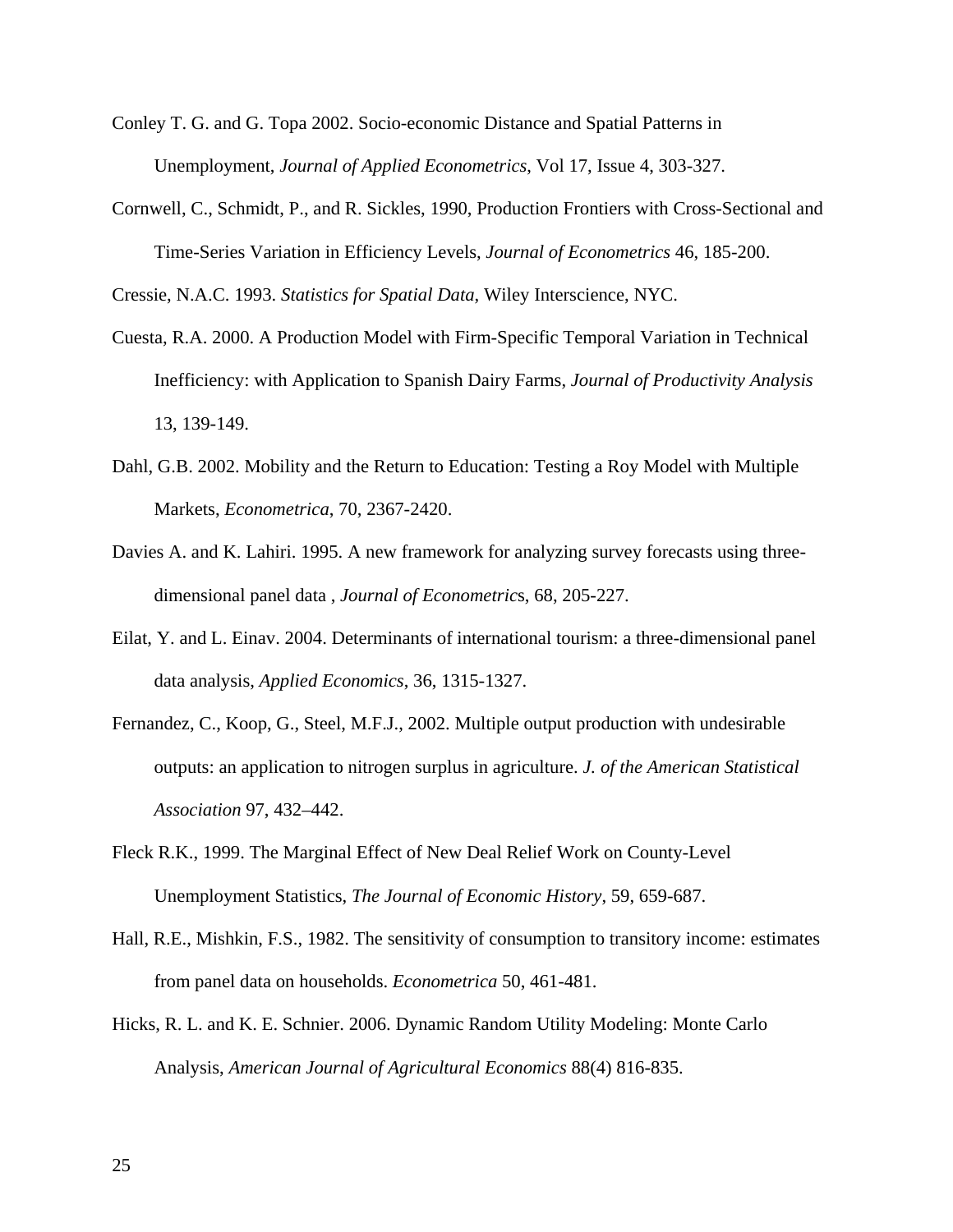- Holtz-Eakin, D., Newey, W.K., Rosen, H., 1988. Estimating vector autoregressions with panel data.*Econometrica* 56, 1371}1395.
- Horrace W,C. 1998. Tables of percentage points of the k-variate normal distribution for large values of *k*. *Communications in Statistics: Simulation & Computation*, 27, 823-831.
- Horrace W.C., Schmidt P., 2000. Multiple comparisons with the best, with economic applications. *Journal of Applied Econometrics*, 15, 1-26.
- Han, C., Orea, L., and P. Schmidt, 2005, Estimation of a Panel Data Model with Parametric Temporal Variation in Individual Effects, *Journal of Econometrics*, 126 (2), 241-267.
- Hausman, J.A. and W.E. Taylor., 1982 "Panel Data and Unobservable Individual Effects." *Econometrica*, 61, 1377-98.
- Holland, D.S. and J.G. Sutinen, 2000. Location choice in New England trawl fisheries, *Land Economics*, 76, 133-149.
- Holland, D.S., and J.G. Sutinen. 1999. "An Empirical Model of Fleet Dynamics in New England Trawl Fisheries." *Canadian Journal of Fisheries and Aquatic Science* 56, 253–64.
- Holtz-Eakin, D., Newey, W.K., Rosen, H., 1988. Estimating vector autoregressions with panel data. *Econometrica* 56, 1371-1395.
- Keane, M.P., Runkle, D.E., 1992. On the estimation of panel data models with serial correlation when instruments are not strictly exogenous. Journal of Business and Economic Statistics 10, 1-10.
- Kelejian H. H. and I. R. Prucha, 1999. A Generalized Moments Estimator for the Autoregressive Parameter in a Spatial Model, *International Economic Review*, Vol. 40, 509-533.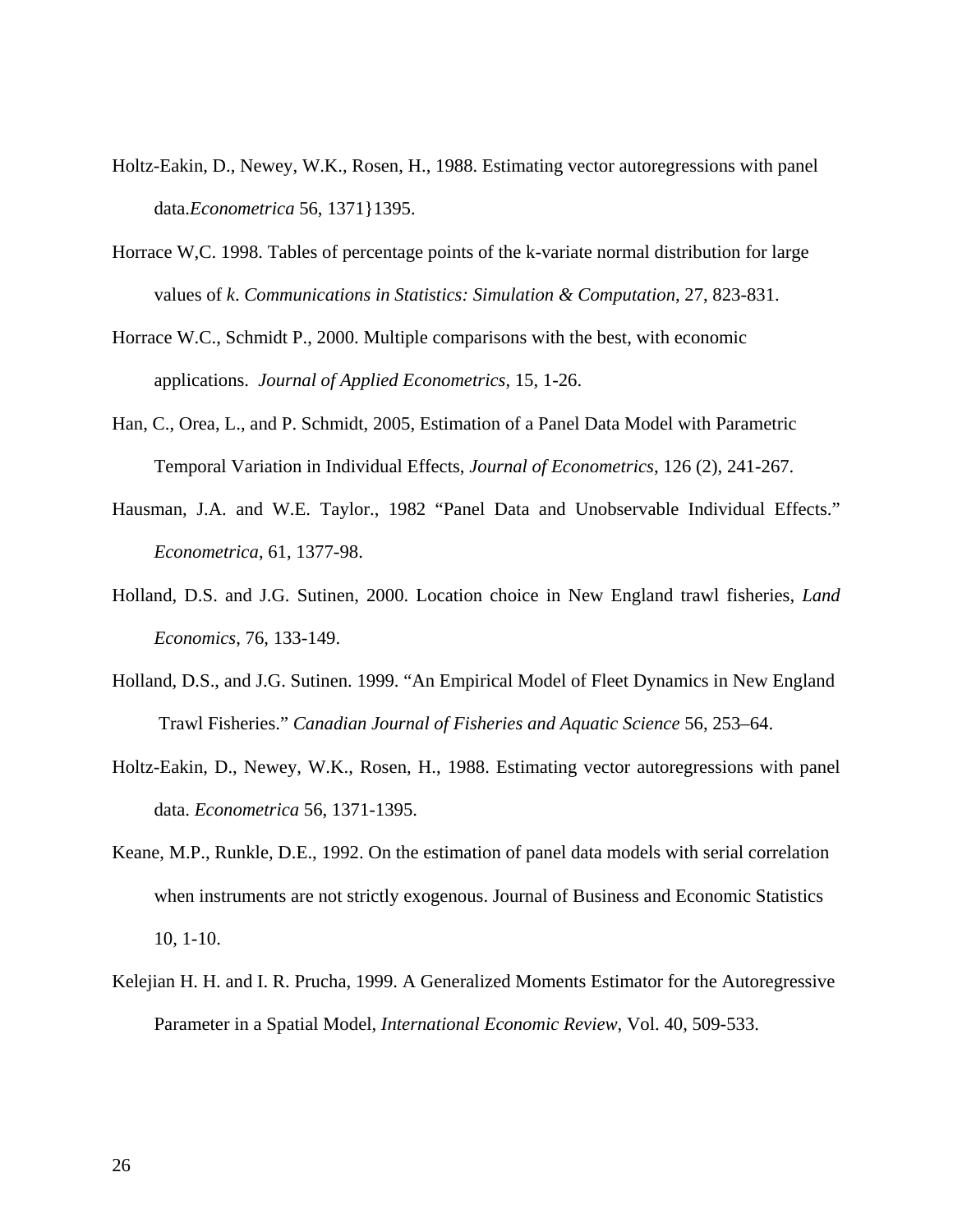- Kelejian H. H. and I. R. Prucha, 2001. On the Asymptotic Distribution of the Moran I Test Statistic with Applications, *Journal of Econometrics*, Vol. 104, 219-257.
- Kezdi, G., 2003. Robust Standard Errors Estimation in Fixed-Effects Panel Models, Unpublished, Budapest University of Economics.
- Kiefer, N.M., 1980. A time series-cross section model with fixed effects with an intertemporal factor structure. Unpublished manuscript, Cornell University.
- Kim, Y., Schmidt, P., 2000. A review and empirical comparison of Bayesian and classical approaches to inference on efficiency levels in stochastic frontier models with panel data. *Journal of Productivity Analysis* 14, 91–118.
- Kneip, A., R.C. Sickles, and W. Song 2005. A New Panel Data Treatment for Heterogeneity in Time Trends, Unpublished, Department of Economics Rice University.
- Koop, G., Osiewalski, J., Steel, M.F.J., 1997. Bayesian efficiency analysis through individual effects: hospital cost frontiers. *Journal of Econometrics*, 77–105.
- Kumbhakar, S.C., 1990. Production frontiers, panel data, and time-varying technical inefficiency. *Journal of Econometrics* 46, 201–211.
- Lee, Y.H., 2005, A Stochastic Production Frontier Model with Group-Specific Temporal Variation in Technical Efficiency, *European Journal of Operational Research*, forthcoming.
- Lee, Y.H., and P. Schmidt, 1993, A Production Frontier Model with Flexible Temporal Variation in Technical Inefficiency, In: Fried, H., Lovell, C.A.K., Schmidt, P. (Eds.) The Measurement of Productiove Efficiency: Techniques and Applications, Oxford University Press, Oxford.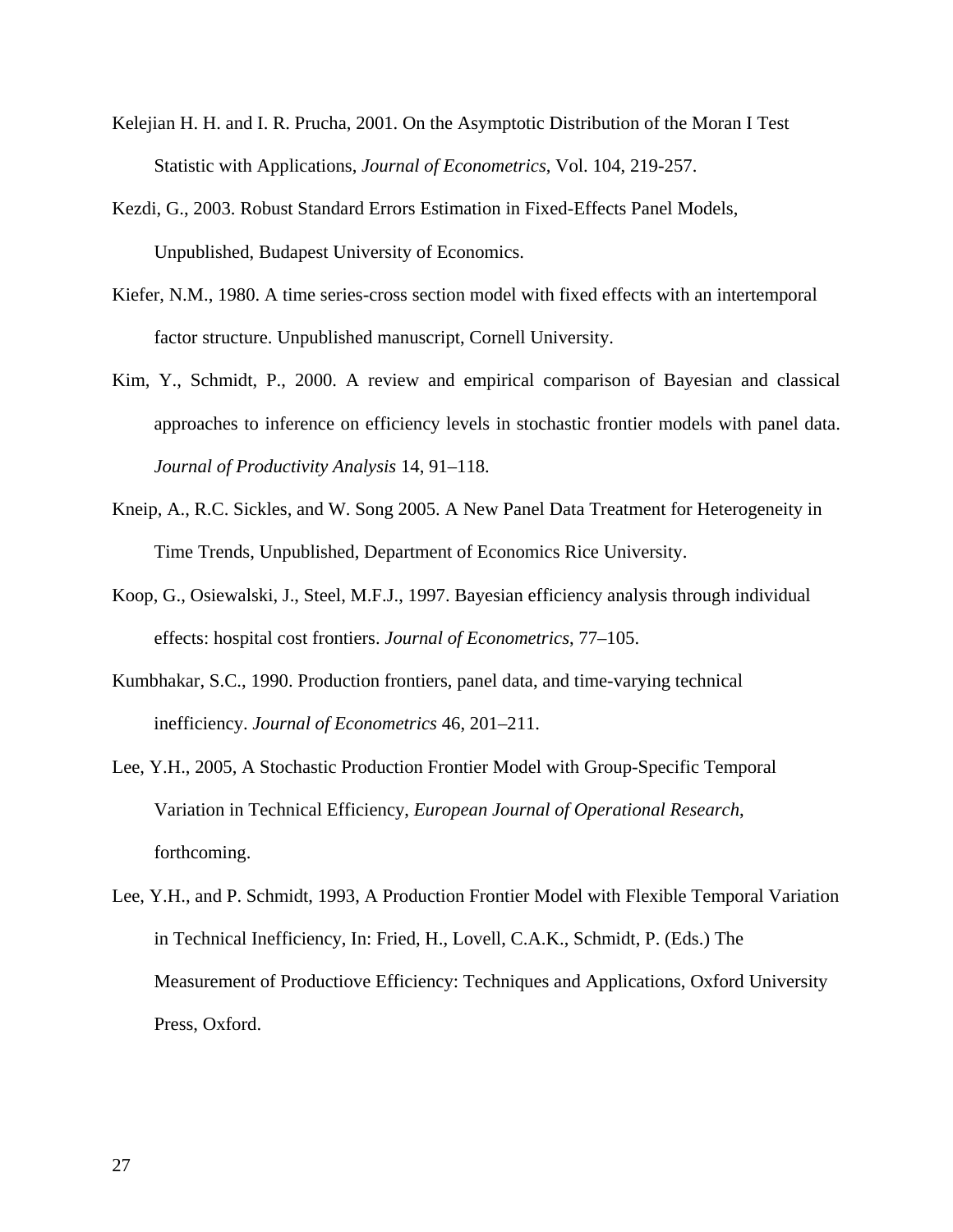- Lovely, M.E., S.S. Rosenthal, and S. Sharma, 2005. Information, Agglomeration and the Headquarters of U.S. Exporters," *Regional Science and Urban Economics*, 35, 167-191.
- MaCurdy, T.E., 1981. An empirical model of labor supply in a life-cycle setting. Journal of Political Economy 89, 1059-1086.
- Mundlak, Y., 1978. On the pooling of time series and cross section data. Econometrica 46, 69- 85.
- Newey, W.K., 1985. Generalized method of moments specification testing. Journal of Econometrics 29, 229-256.
- Park, B., R. Sickles and L. Simar, 1998, Stochastic Panel Frontiers: A Semiparametric Approach, *Journal of Econometrics*, 84, 273-301.
- Parsley, D.C. and S-J Wei. 2001. Explaining the border effect: the role of exchange rate variability, shipping costs, and geography. *Journal of International Economics*, 55, 87-105.
- Pinkse, J., M. Slade and L. Shen, (2006). Dynamic spatial discrete choice using one step GMM: an application to mine operating decision. *Spatial Economic Analysis*, 1, 53-99.
- Pinkse, J., L. Shen, and M. Slade 2007. A central limit theorem for endogenous locations and complex spatial interaction.. *Journal of Econometrics*, 140, 215–22.
- Sanchirico, J. and J.E. Wilen. 1999. Bioeconomics of spatial exploitation in a patchy resource environment. *Journal of Environmental Economics and Management* 37:129-150.
- Sanchirico, J. and J.E. Wilen. 2005. Optimal Spatial Management of Renewable Resources: Matching Policy Scope to Ecosystem Scale. *Journal of Environmental Economics and Management* 50: 23-46.
- Schmidt, P. and Sickles, R. 1884. Production Frontiers and Panel Data, *Journal of Business and Economics Statistics*, 2, 367-374.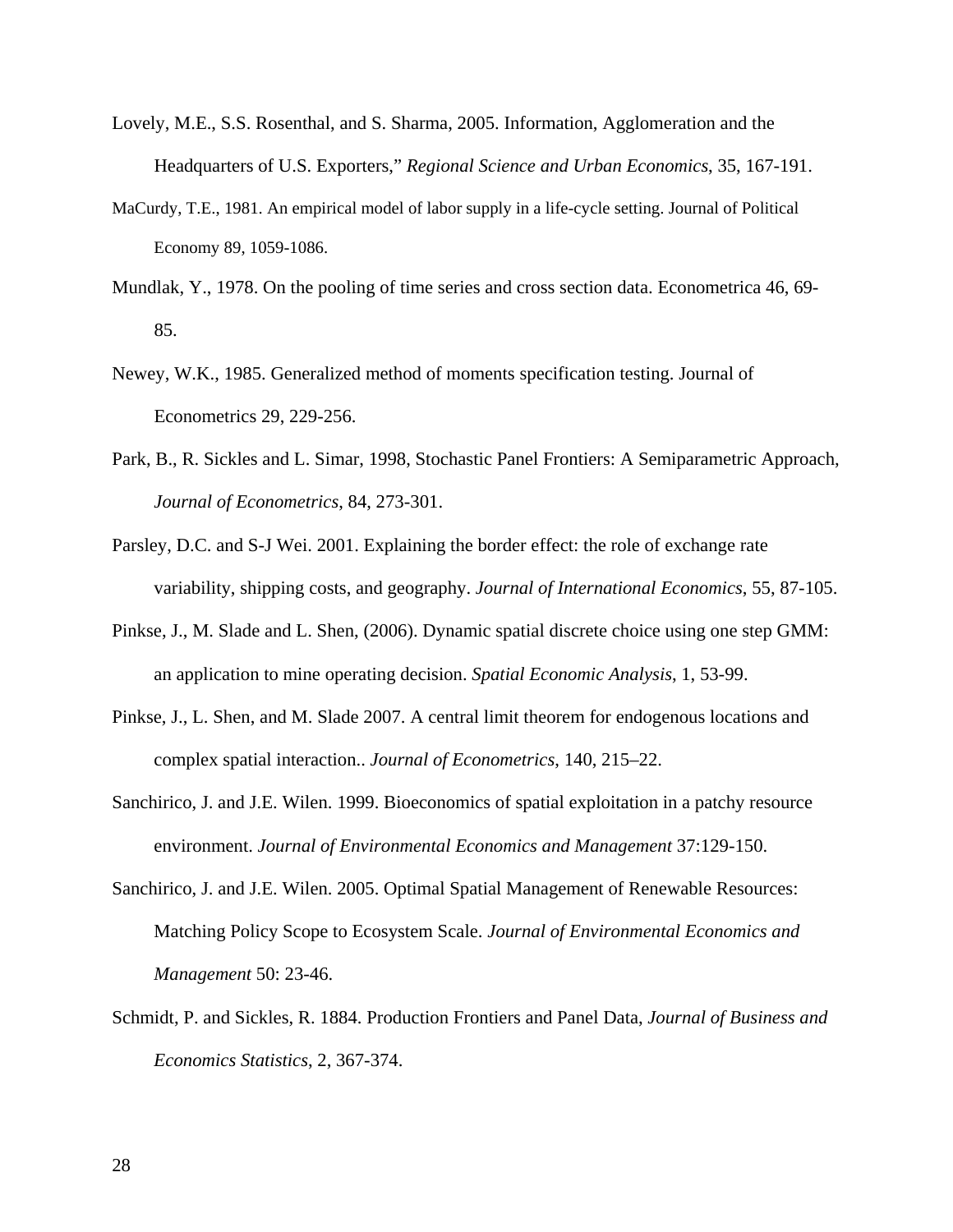- Schaefer, M.B. 1957 Some considerations of population dynamics and economics in relation to the managemenet of marine fisheries. *Journal of the Fisheries Research Board of Canada* 14, 669-81.
- Shapiro, M.D., 1984. The permanent income hypothesis and the real interest rate: some evidence from panel data. Economics Letters 14, 93-100.
- Shephard, R.W. 1970. *Theory of Cost and Production Functions*, Princeton University Press, Princeton.
- Smith, M.D. 2000. Spatial search and fishing location choice: Methodological challenges of empirical modeling. *American Journal of Agricultural Economics* 82: 1198-1206.
- Smith, M.D. and J.E. Wilen. 2003. Economic impacts of marine reserves: the importance of spatial behavior. *Journal of Environmental Economics and Management* 46: 183-206.
- Tsionas, E.G., 2002. Stochastic frontier models with random coefficients. *Journal of Applied Econometrics* 17, 127–14.
- Valletta, R.G., 1993. Union Effects on Municipal Employment and Wages: A Longitudinal Approach, *Journal of Labor Economics*, 11, 545-574.
- White, H. 1980. A heteroskedasticity-consistent covariance matrix and a direct test for heteroskedasticity. Econometrica 48, 817-38.

White, H. 1984. *Asymptotic Theory for Econometricians*. Academic Press. New York.

Wilson, J.A., 1990. Fishing for Knowledge. Land Economics, 66, 12–29.

Wooldridge, J. M., 2002, Econometric analysis of cross section and panel data, the MIT press, Cambridge, Massachusetts.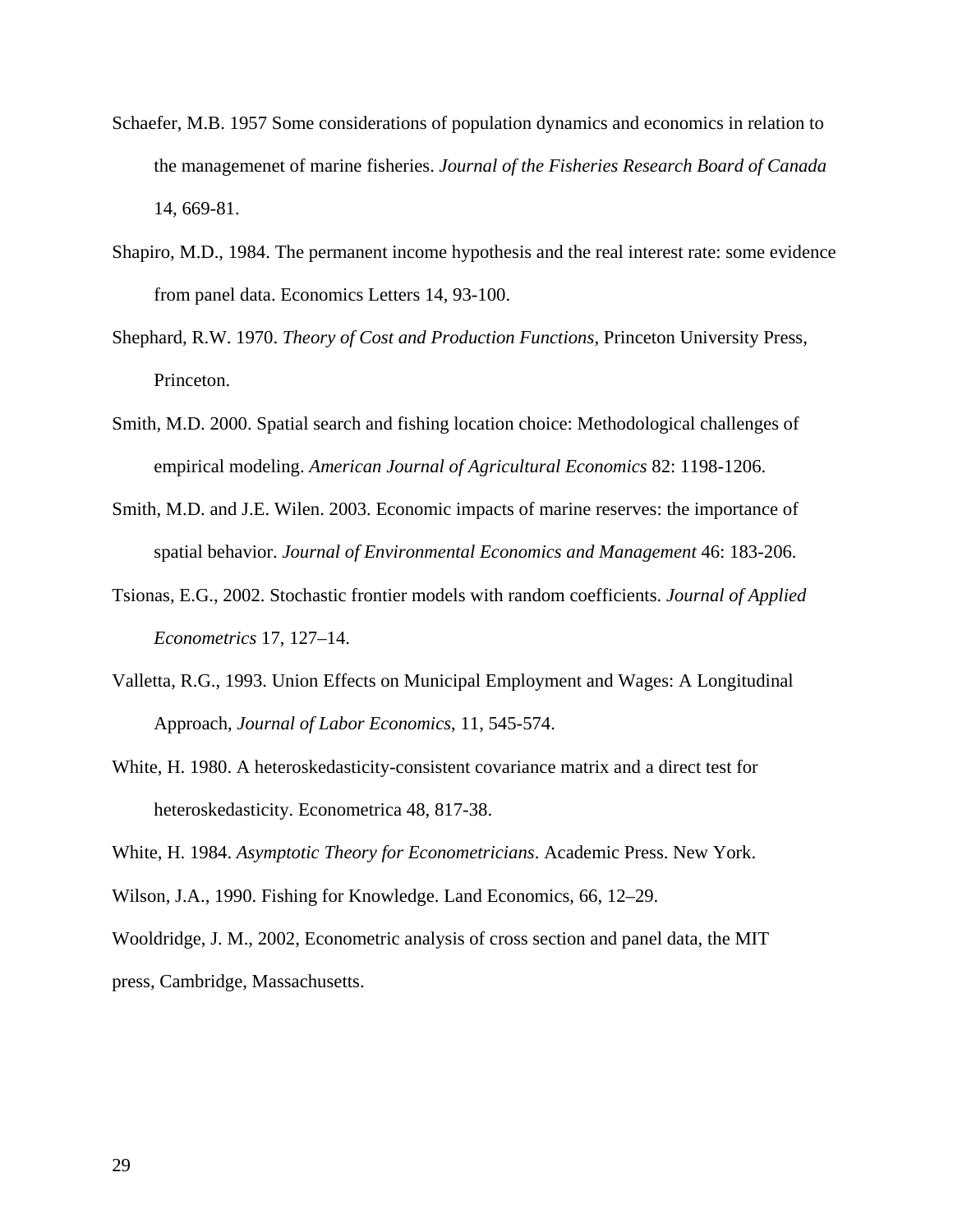Table 1: Model Parameter Estimates

| Coefficient   |
|---------------|
| (t-statistic) |
|               |
| $0.9768**$    |
| (3.02)        |
| $-0.2925$     |
| $(-1.21)$     |
| 0.0659        |
| (0.18)        |
| 1.9096**      |
| (2.48)        |
| $0.4515**$    |
| (2.73)        |
| $-0.3749**$   |
| $(-2.82)$     |
|               |

\*\*indicates significance at the 95% level. t-statistics are robust.

|  | Table 2: Elasticities and Returns to Scale |
|--|--------------------------------------------|
|--|--------------------------------------------|

| $\varepsilon_{Hauls}$ | $\varepsilon_{Duration}$ | $\varepsilon_{\scriptscriptstyle Crew}$ | $\varepsilon_{\textit{NetTons}}$ | Returns-to-<br>scale (RTS) |
|-----------------------|--------------------------|-----------------------------------------|----------------------------------|----------------------------|
| 0.3105                | 0.4295                   | 0.0873                                  | 0.0150                           | 0.8423                     |